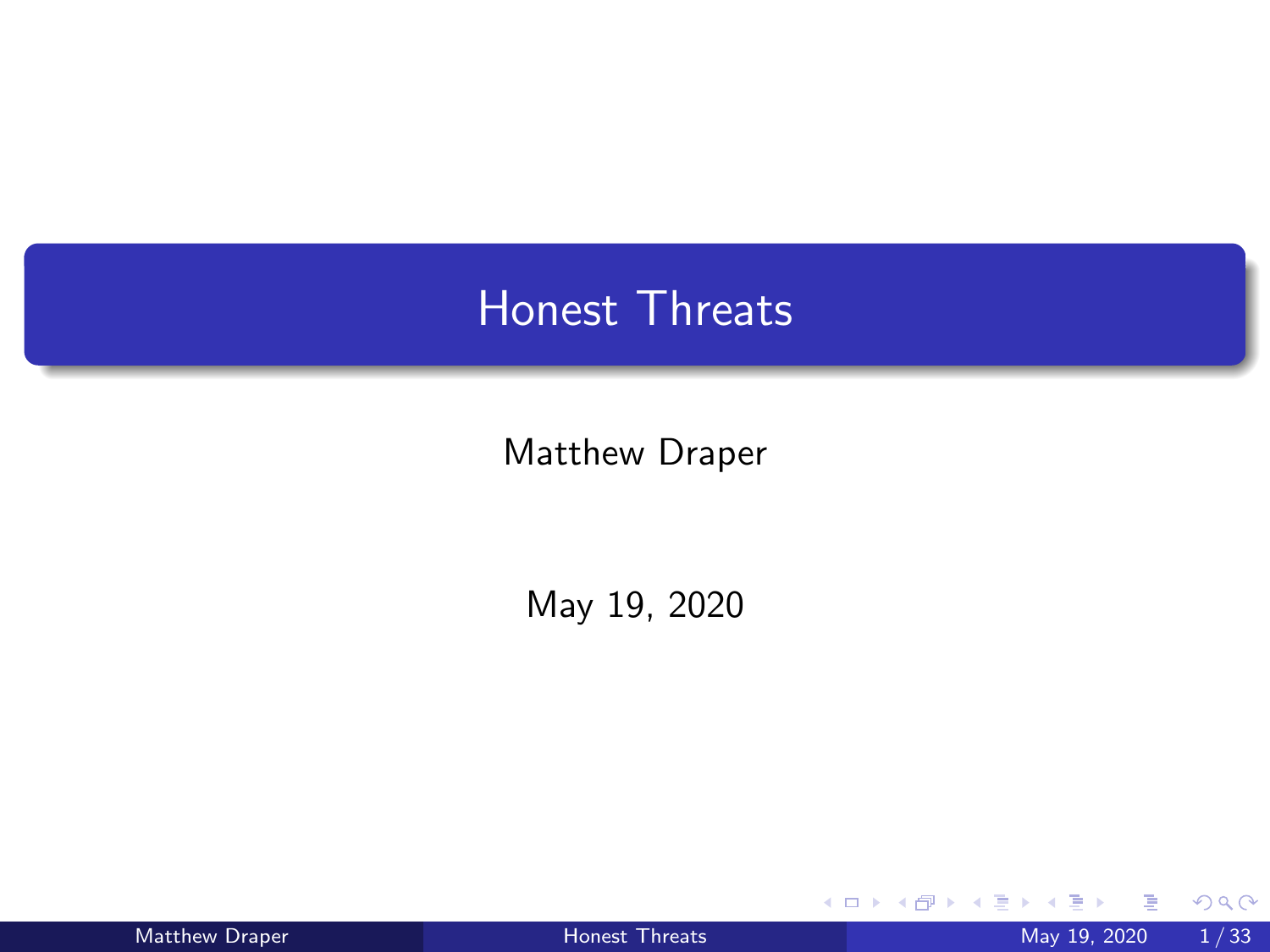Guisinger, Alexandra and Alastair Smith. 2002. "Honest Threats: The Interaction of Reputation and Political Institutions in International Crises". The Journal of Conflict Resolution, 46(2), 175-200.

4 D F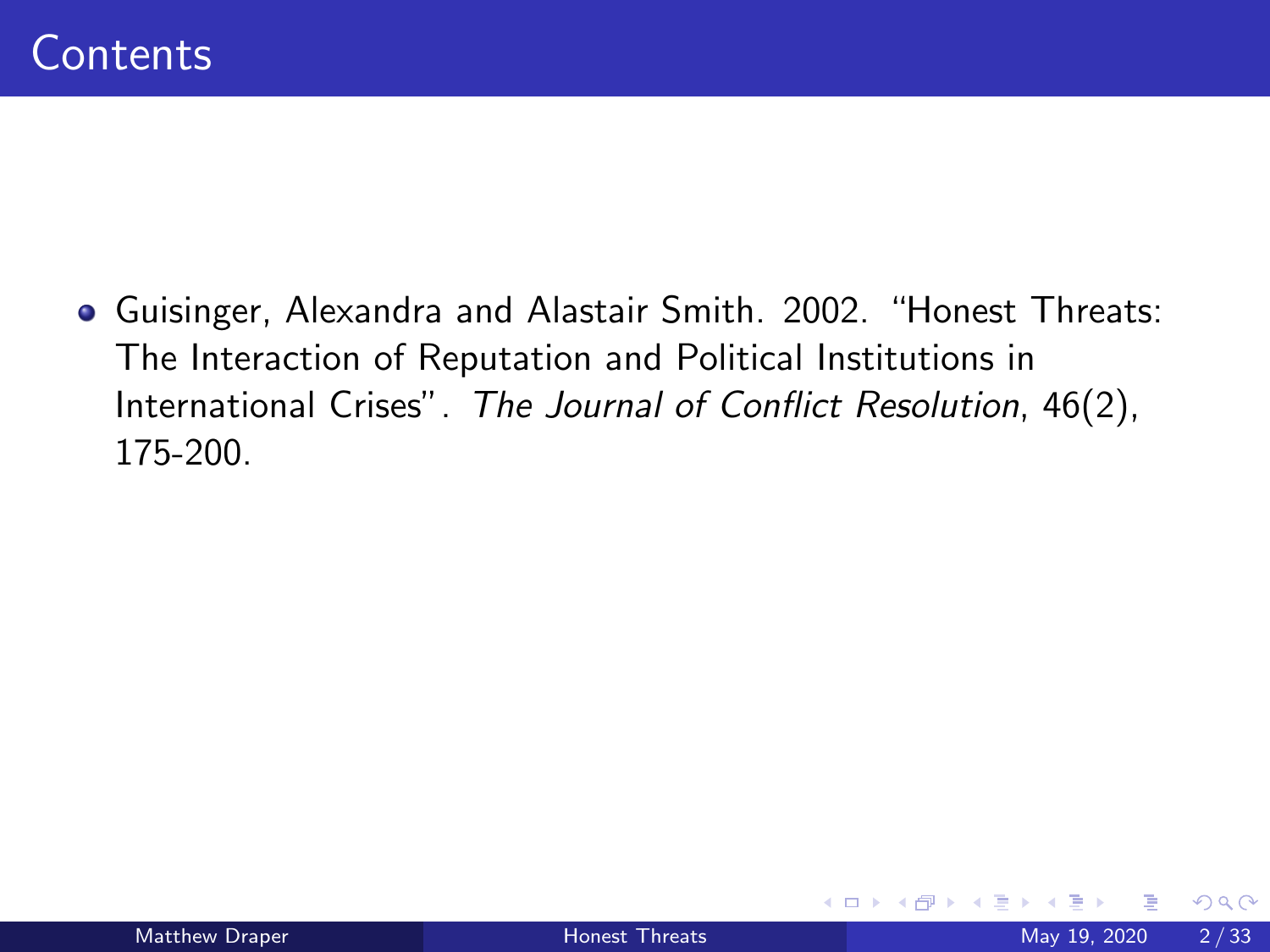What is credibility? Guisinger and Smith advance the idea that credibility could attach not to states but to the individuals selected to represent them. "The benefits of deterring war through the use of diplomatic statements created its own value for a reputation for honesty" (175). The authors note that in crisis bargaining, both states have an incentive to arrive at a separating equilibrium where war only occurs when vital interests are threatened.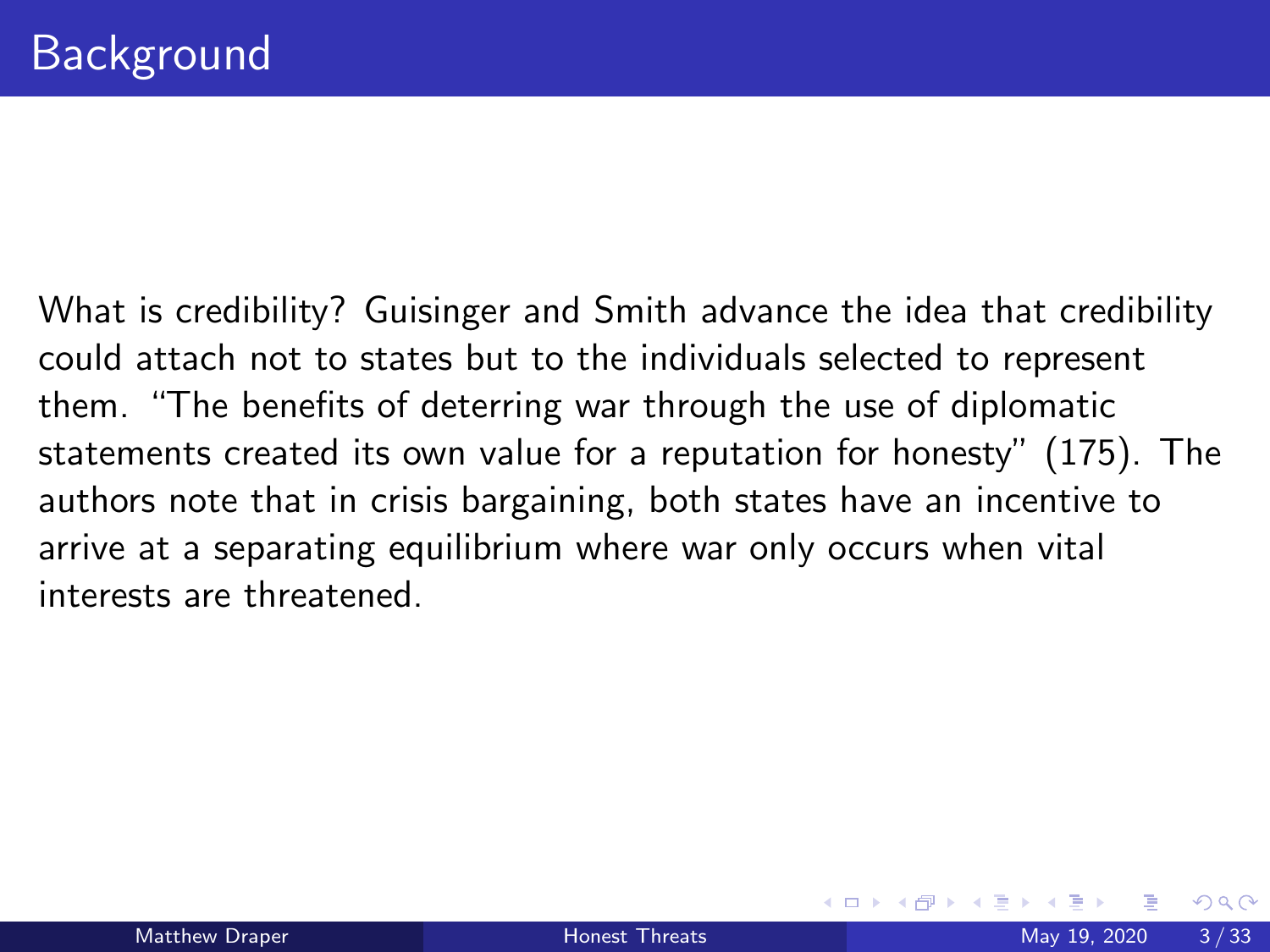They define reputation as a past record of diplomatic honesty (177). They seek to formalize the costs of having been "caught lying" in past diplomatic interaction. The authors believe that credibility is important because it allows states to avoid "inefficient" wars, which the authors define as wars that "would not be undertaken if the aggressor knew for certain that the target would resist" (178).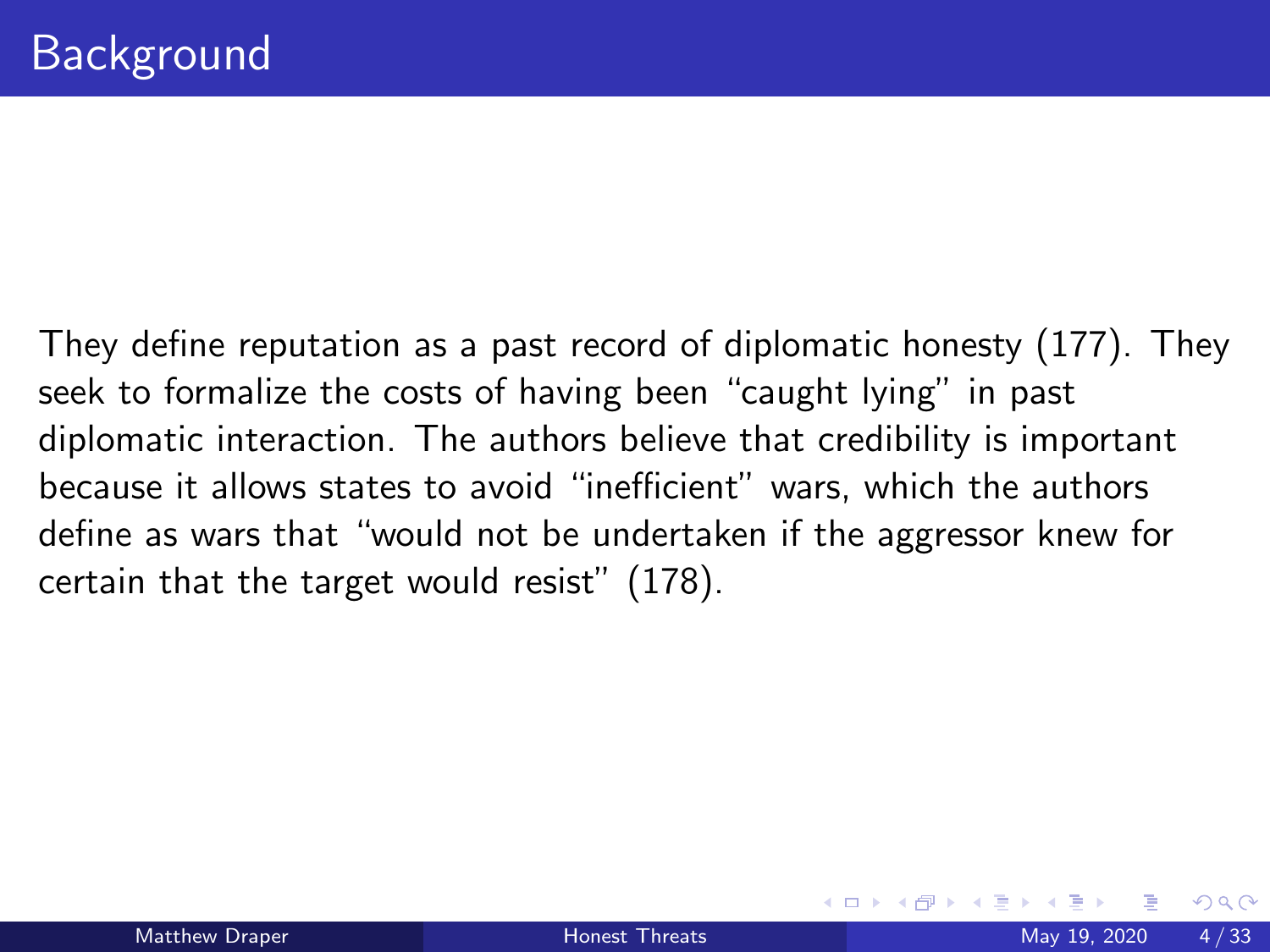They examine two models. In the first, called the "country-contingent reputation" model, states hold other states accountable for false diplomatic statements. In the second, called the "agent-contingent" reputation model, reputation attaches to leaders rather than to states.

The key distinguishing feature of these models is that they do not depend on 'resolve'. In addition, the authors argue that there is no interdependence between crises (though the tracking of reputation over time suggests otherwise). They are able to use these models to show that diplomatic communications have greater credibility and effectiveness under a broad range of conditions when leaders are domestically accountable (compare Fearon 1994).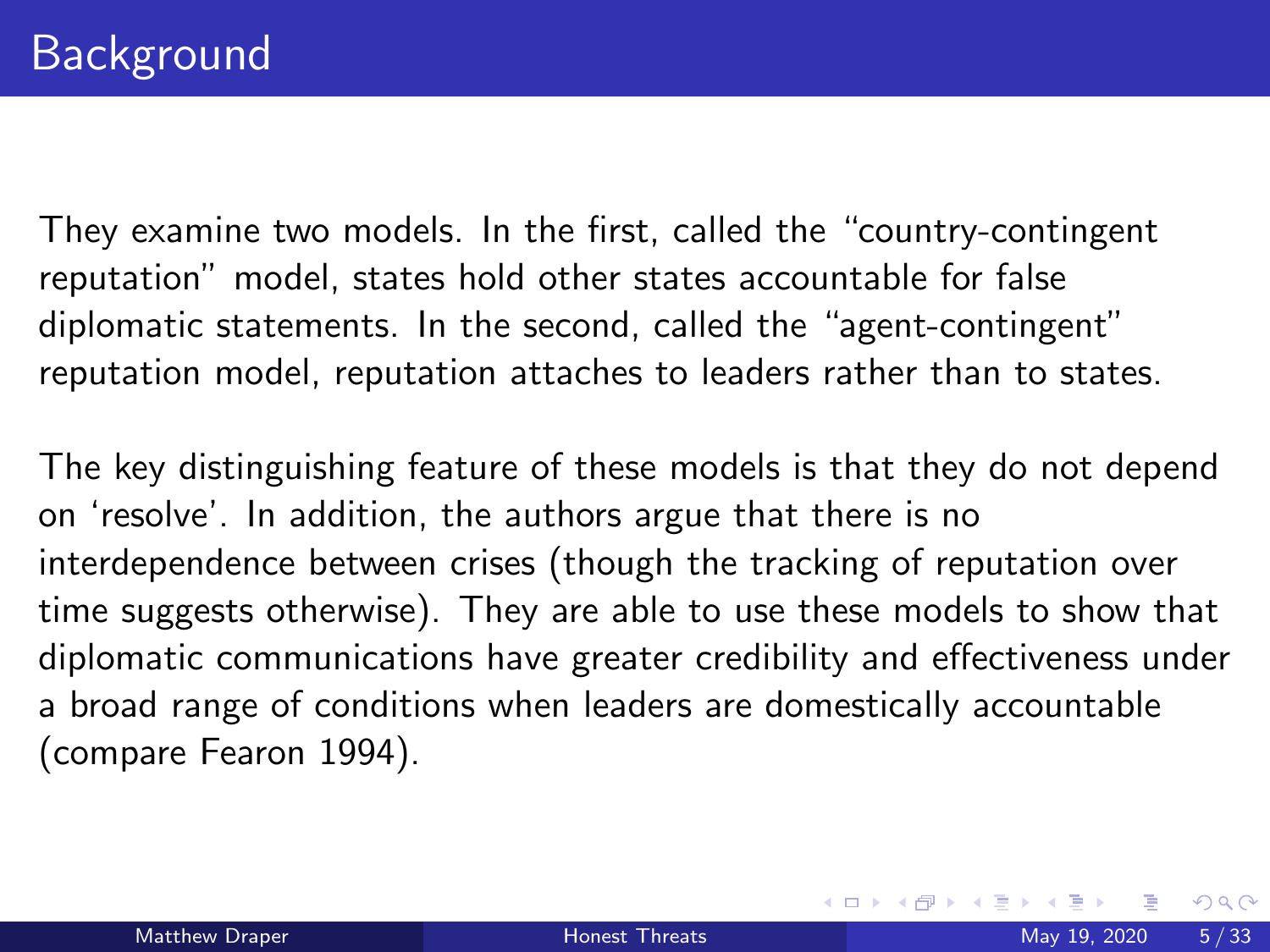<span id="page-5-0"></span>Fearon (1997) suggests that domestic audiences limit the scope of credible threats that a leader can make, because domestic audiences criticize leaders more for backing down after escalating a crisis than for not escalating in the first place. He suggests that this phenomenon will be more pronounced in democracies, and that as a result leaders of democratic states will have less room for bluffing, meaning that they will be better able to signal commitment.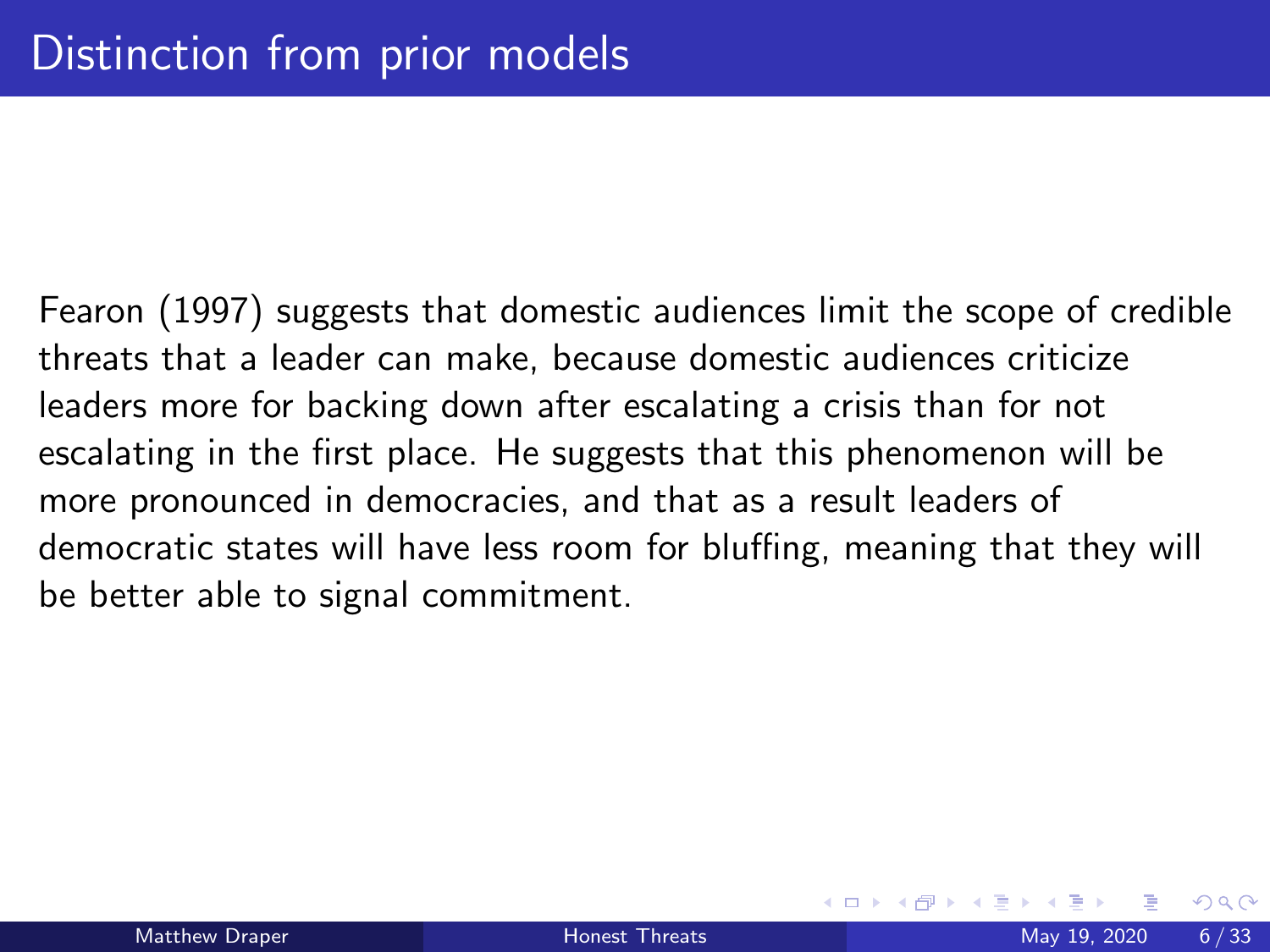Guisinger and Smith point out that if we accept Fearon's argument, ex-post punishment of the leader is irrational because the costs of war would be worse, so the public shouldn't want to drive the state into war just to punish a bluffing leader.

They propose that the domestic audience punishes the leader not for bluffing (per se) but rather for "destroying the country's honest record" and thus jeopardizing the future benefits of credible crisis communication (179). They cite historical evidence on this point.<sup>1</sup> They also distinguish their models from work by Sartori (1998), which focused primarily on national-level reputation and did not endogenize credibility or model the constraints of domestic institutions.

 $1$  "Outside of political science, honesty is a common theme in French, British, and American manuals of diplomacy in every era (Nicolson [1939] 1964; Bailey 1968; Berridge 1995; de Callieres [1716] 1919; Cambon 1931)" [\(1](#page-5-0)7[9\)](#page-7-0)[.](#page-5-0)  $\sigma$  $QQ$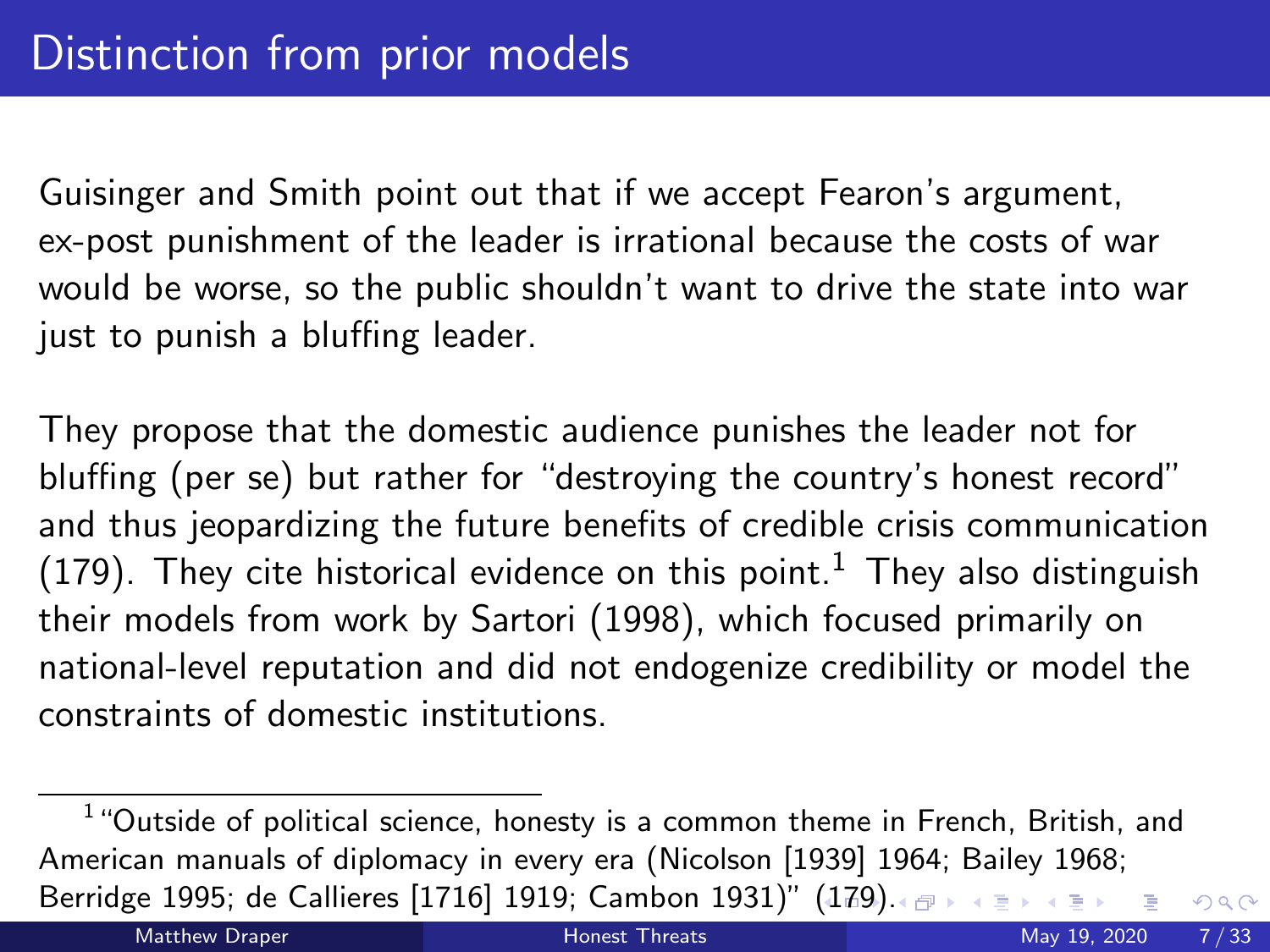<span id="page-7-0"></span>Assume that a crisis exists between two states,  $A$  and  $B$ .  $B$  is satisfied with the status quo (it is in fact  $B$ 's ideal position), while A is dissatisfied. If the status quo prevails, the payoffs are  $(0, \nu_B)$ . Conflict is a costly lottery where A wins with probability  $P$ . If A wins, the status quo payoffs are altered to  $(\nu_A, 0)$ . If B wins (probability  $1 - p$ ), the states obtain the status quo payoffs minus the cost of conflict,  $k_A$  and  $k_B$  respectively.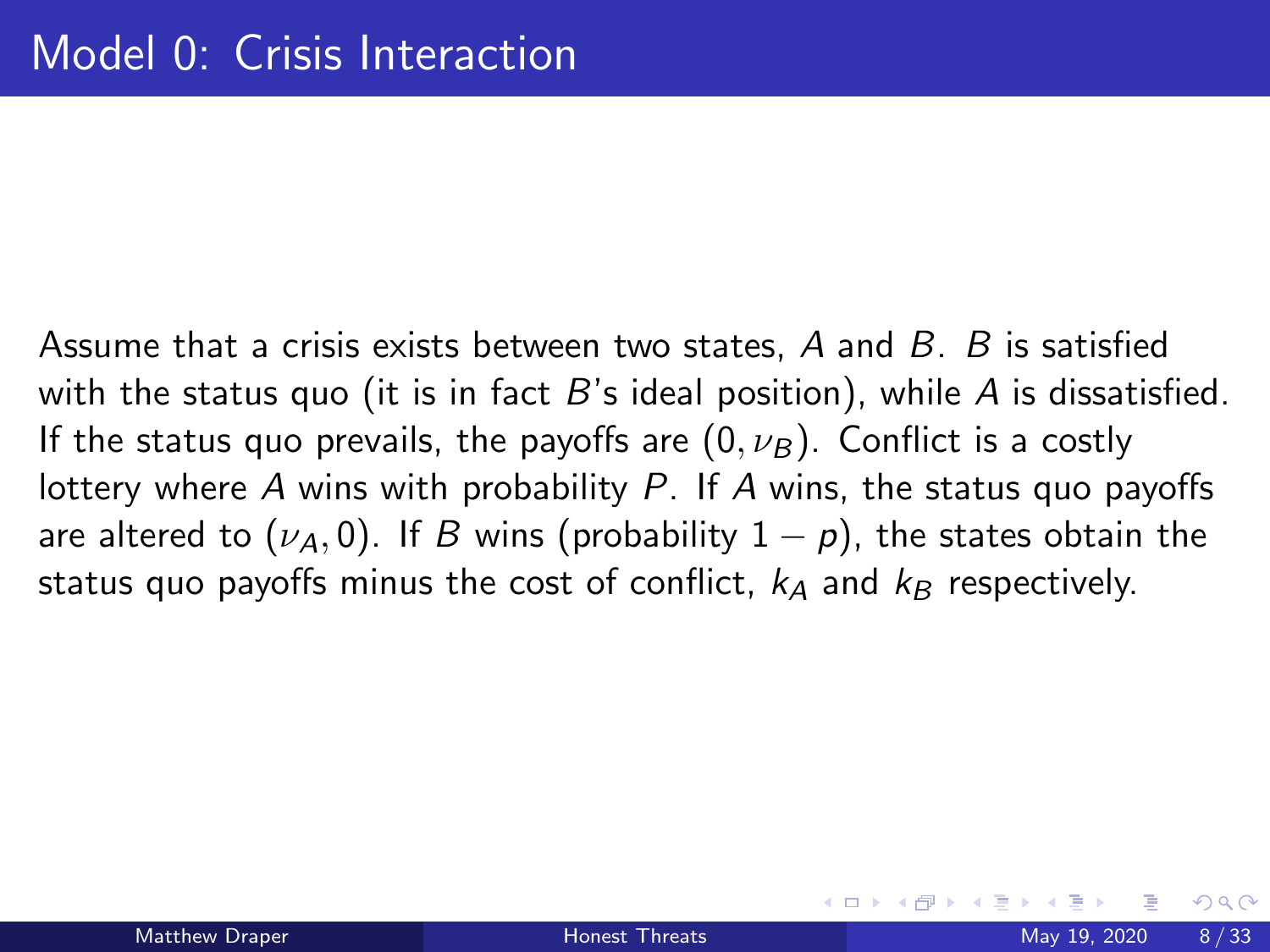# Model 0: Crisis Interaction



Figure 1: The Crisis Game

| Matthew Draper |  |  |  |  |  |
|----------------|--|--|--|--|--|
|----------------|--|--|--|--|--|

∢ □ ▶ ⊣ *←* □

34 B  $\rightarrow$ ≃  $299$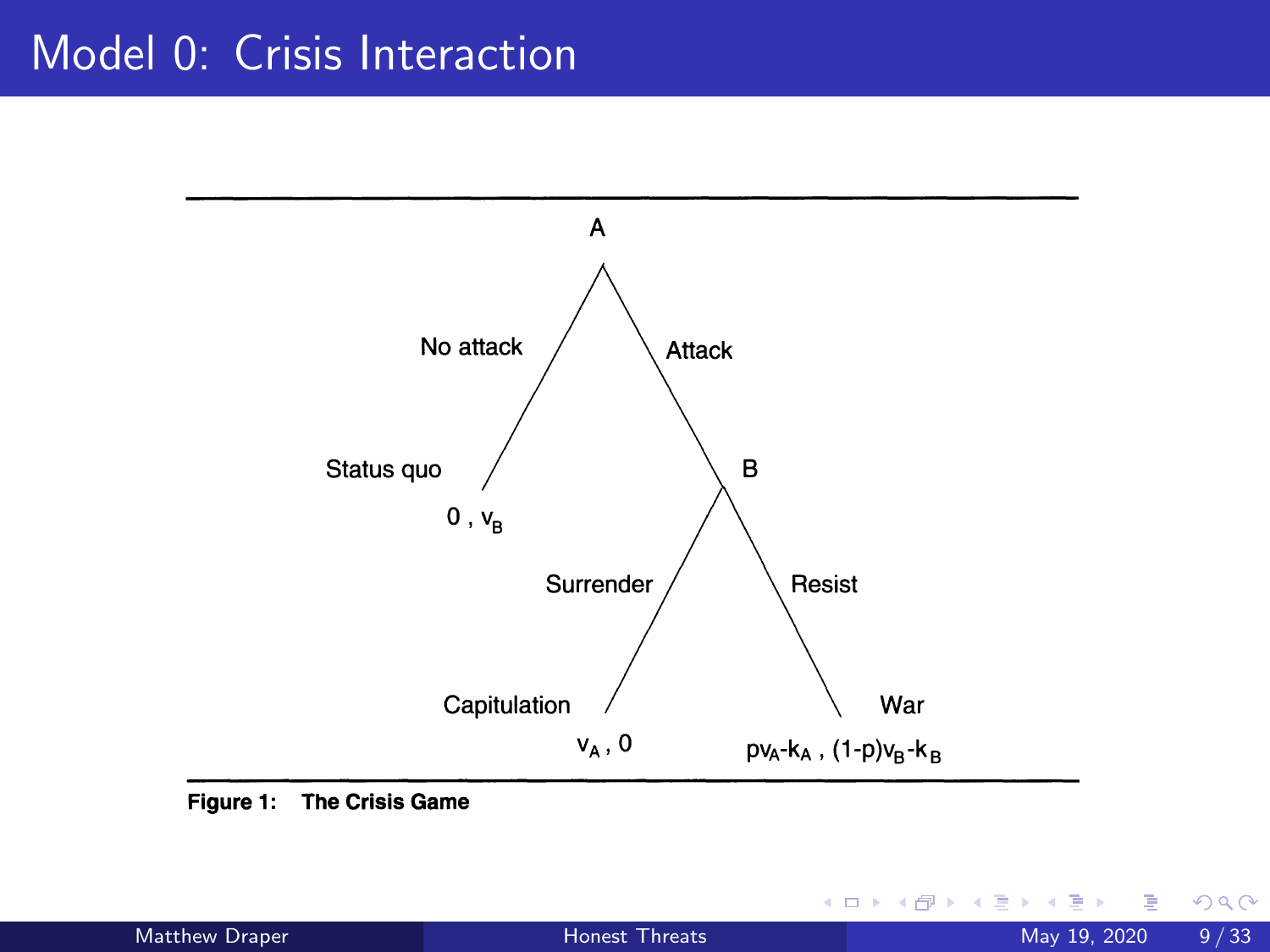Crucially, to determine whether B will acquiesce or resist, A would need to know the value of  $\nu_B$ . While for some issues A will attack regardless, Guisinger and Smith identify a class of wars that would not be undertaken if A could be sure about the value of  $\nu_B$ . They say that in these latter cases, "war occurs needlessly" (182). We know that  $B$ 's payoff from war will be:

$$
E[U_B(resist|\nu_B)] = (1-p)\nu_B - k_B \tag{1}
$$

So B will resist when the following inequality is true:

$$
(1-p)\nu_B - k_B \ge 0 \tag{2}
$$

$$
\nu_B \ge \frac{k_B}{1-\rho} \tag{3}
$$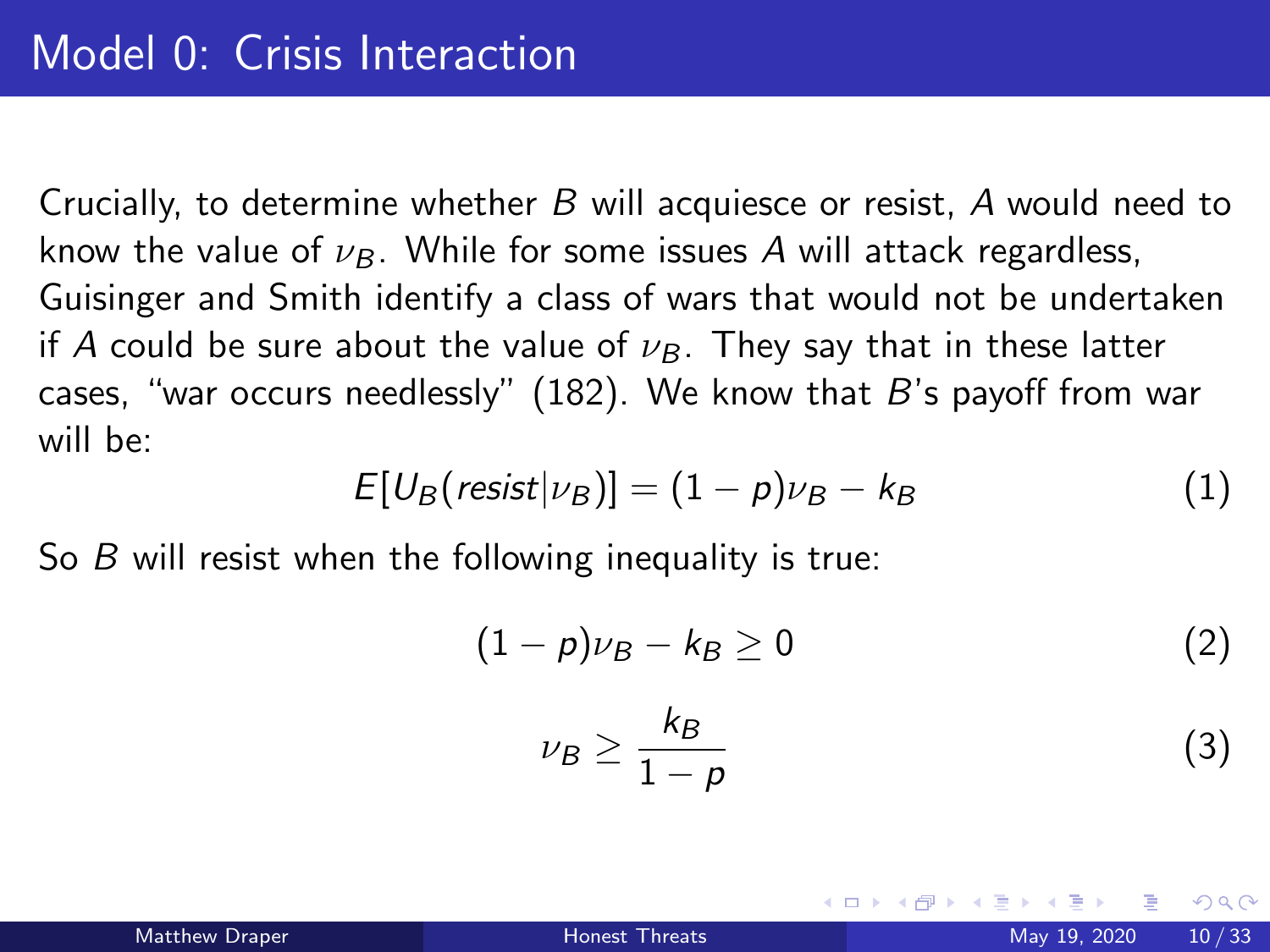Recall that A deos not know B's valuation of  $\nu_B$ . A will therefore try to estimate its probability. Say that  $\nu_B$  is distributed according to  $F_B(x)$ (that is,  $Pr(\nu_B \le x)$  is  $F_B(x)$ ). Call the ex-ante probability of B resisting β, which is  $(Pr(\nu_B \ge \nu_B))$ , distributed uniformly according to  $F_B$ . Using this estimated probability, A can calculate the expected value of attacking, and A will attack if the following inequality is true:

$$
\nu_A \geq \nu_A = (1 - F_B(\frac{k_B}{1 - p})) \frac{k_A}{p + (1 - p)F_B(\frac{k_B}{1 - p})} = \frac{\beta k_A}{1 - \beta + p\beta} \qquad (4)
$$

 $QQ$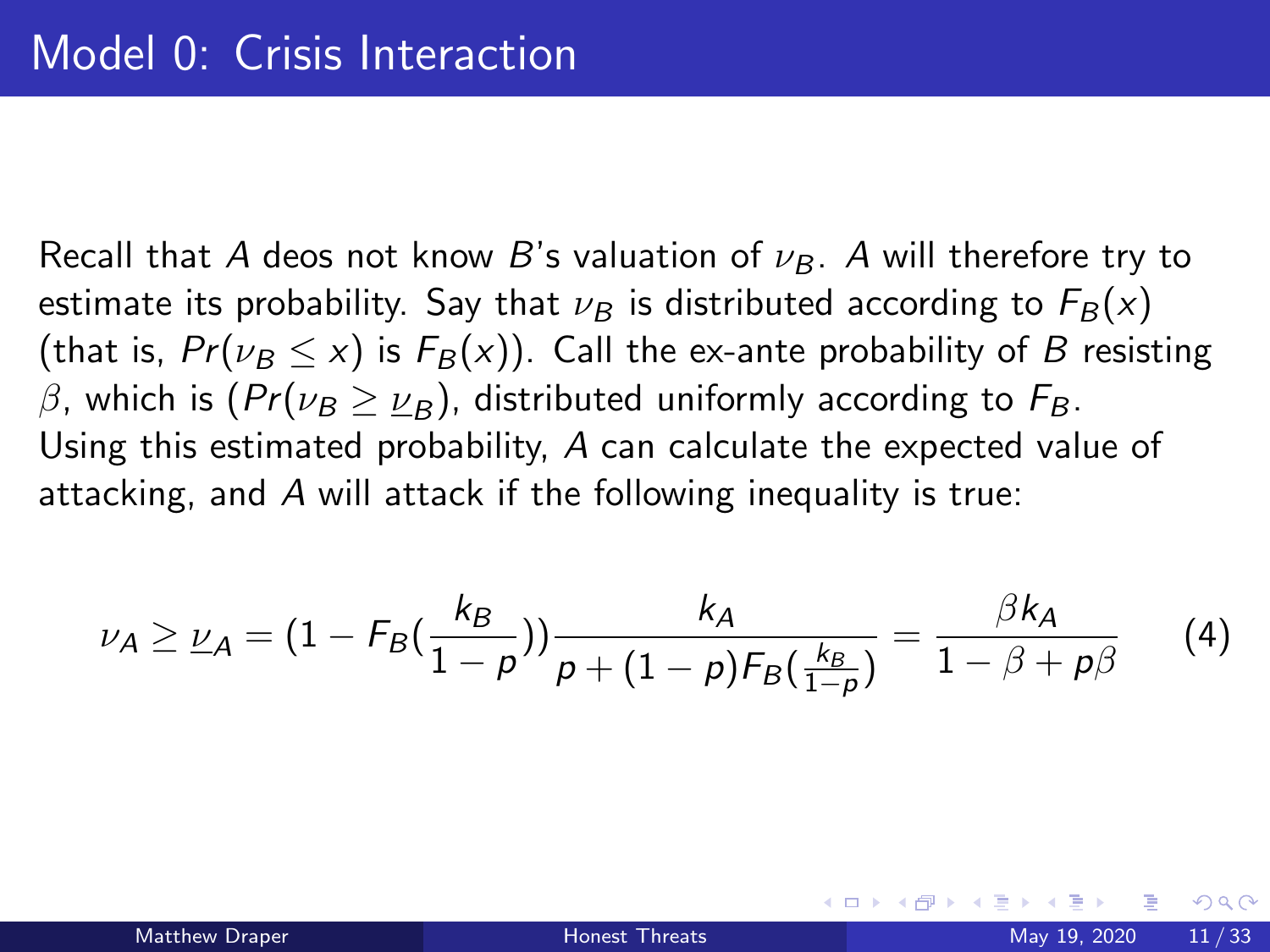- 1. A's evaluation of the issue under dispute,  $v_A > 0$ , is randomly drawn from the distribution  $F_A(v)$ . A learns this value, but the members of country B do not, knowing only the distribution  $F_A(v)$  from which it was drawn. The members of country B, the leader and electorate, simultaneously learn their valuation of the issue under dispute,  $v_R > 0$ . Again, country A knows only the distribution  $F_B(v)$  from which  $v_B$  is drawn.
- 2. Leader B announces either the message R (an intention to resist) or S (no intention to resist).
- Having observed the message  $R$  or  $S$ , country  $A$  decides whether to attack.<sup>14</sup> 3.
- If  $A$  attacks, then leader  $B$  decides whether to resist. 4.
- 5. In the agent-contingent reputation (ACR) model, the citizens observe the outcome of the crisis and decide whether to retain their incumbent leader or replace him or her at a cost of  $\epsilon$ .

 $QQ$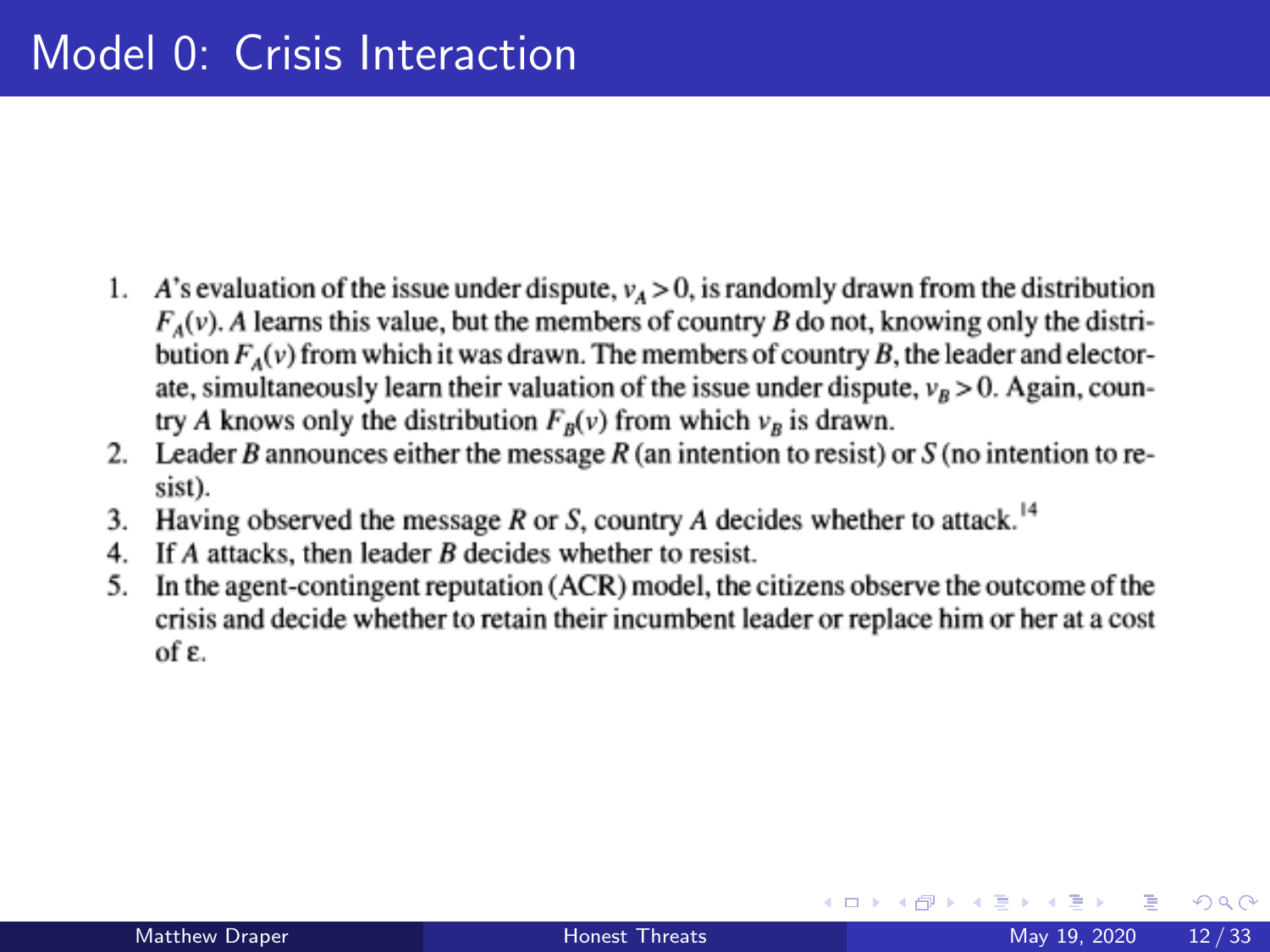# Model 0: Crisis Interaction



B's evaluation of the issue under dispute, v.

#### Figure 2: The Outcome in the Crisis Game Given the Type of Each Player

NOTE: B resists only if  $v_B$  is greater than  $k_B/(1-p)$ . A attacks, provided that  $v_A$  is greater than  $\beta k_A/(1-\beta+p)$  $p\beta$ ). However, if A were certain B would resist, then A would only attack if  $v_4$  were greater than  $k_A/p$ .

Þ Matthew Draper **Matthew Draper Matthew Draper Matthew Draper** May 19, 2020 13/33

 $QQ$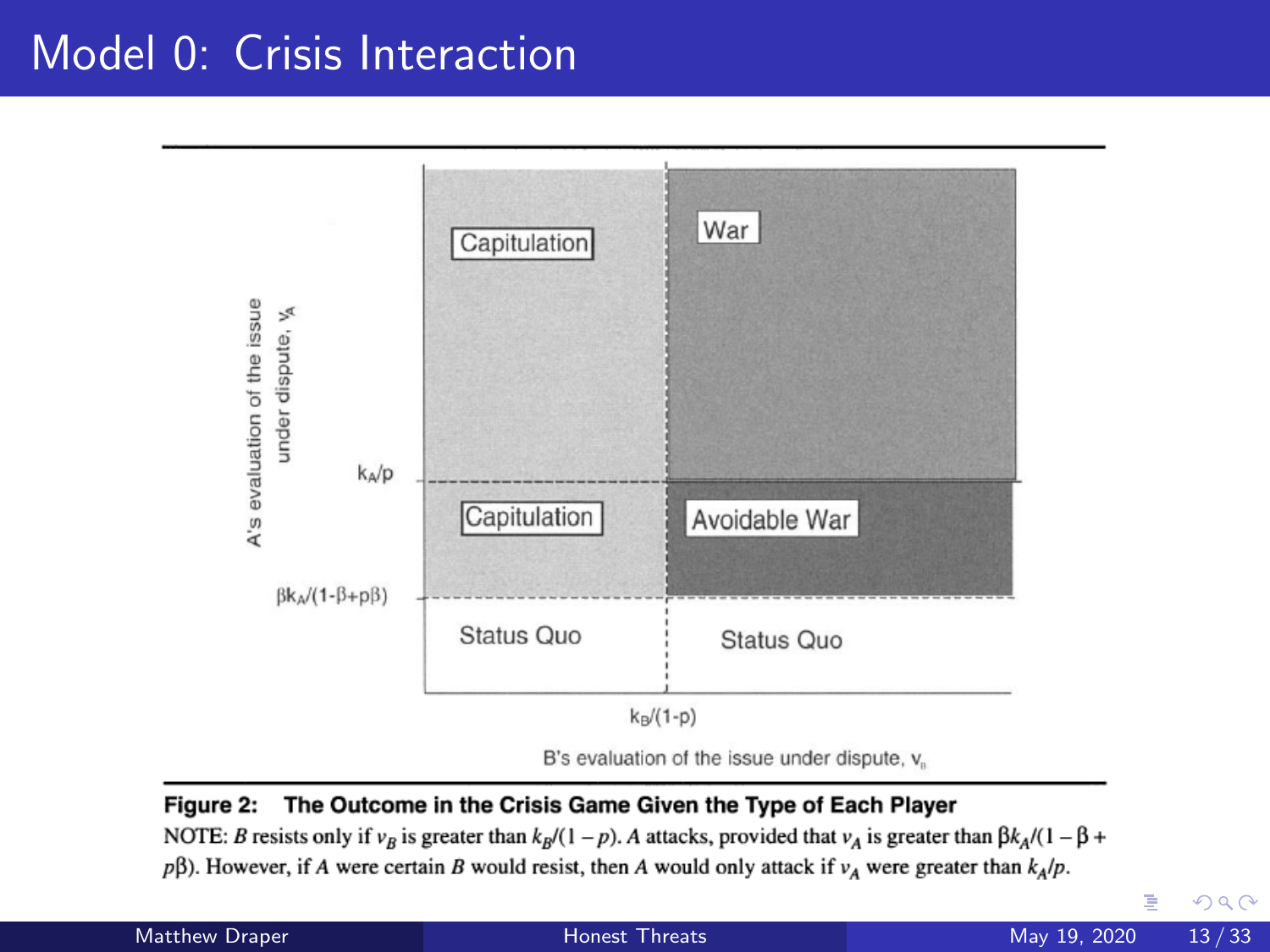Although  $A$ 's and  $B$ 's actions are ex-ante optimal, they are ex-post inefficient in the sense that sometimes A initiates an attack that leads to a war that A would prefer not to fight. Figure 2 depicts the strategies given the parameters  $p = .5$  and  $k_A = k_B = 0.2$ .

If  $A$  knew that  $B$  would resist,  $A$  would only attack where  $\nu_{\mathcal{A}} \geq \frac{\beta k_{\mathcal{A}}}{1-\beta+\rho\beta},$ but when  $A$  is uncertain, she will attack where  $\nu_A\geq \frac{k_A}{p}$ . In the numerical example used by the authors, A types above .17 attack when unsure about B's resolve, but only A types above  $\mathcal A$  attack when A is sure that B is resolved.

Because  $B$  has no incentive to remain honest, she will signal resolve in all cases, effectively deterring all threats up to  $A$ 's threshold of  $\nu_A\geq\frac{\beta k_A}{1-\beta+\rho\beta}.$ In this model, diplomacy is fruitless.

 $QQQ$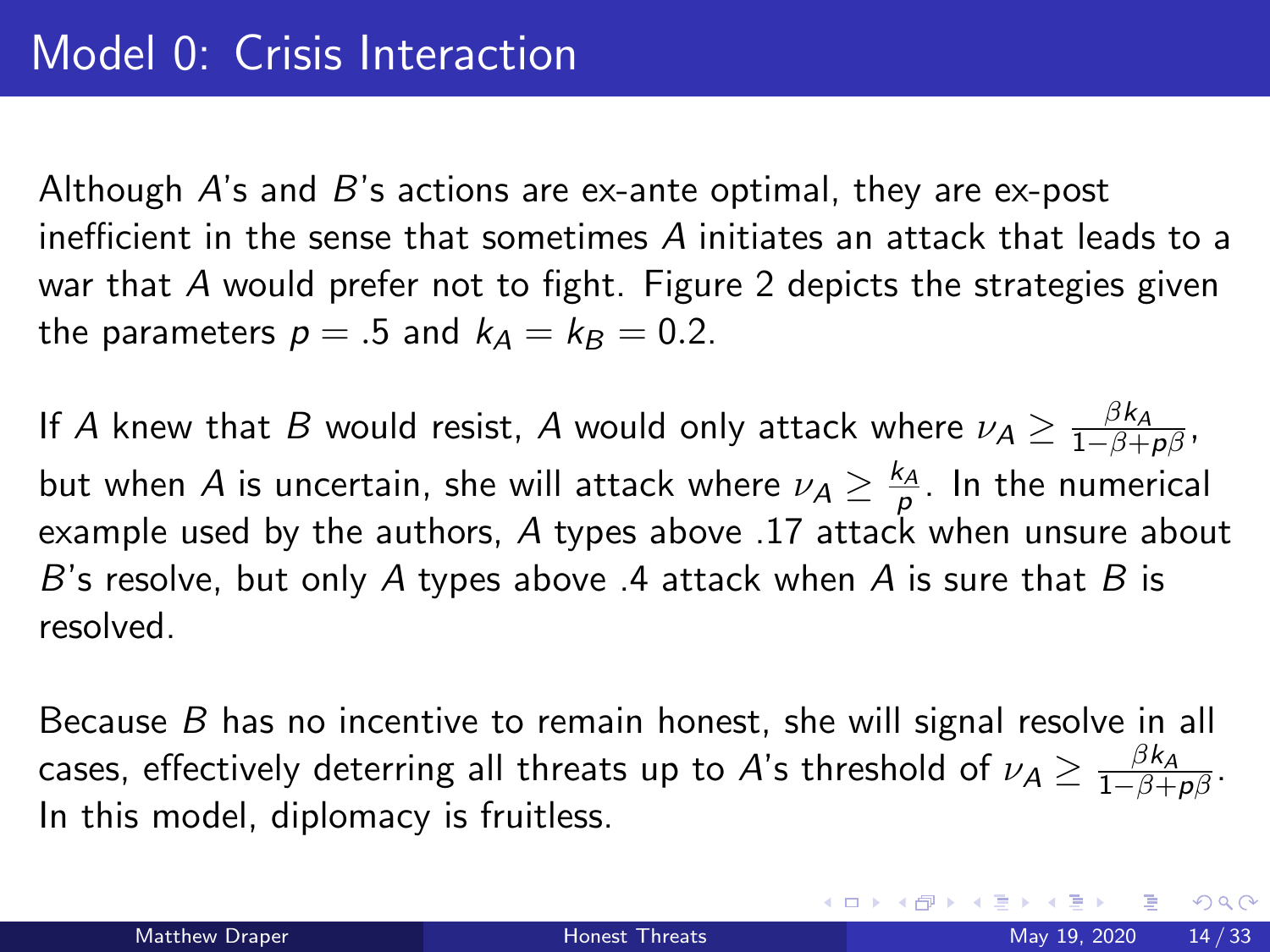Recall that the authors define reputation as a past record of honesty in threats to challenge and resist (184). They assume that this reputation is common knowledge, and test two models: one where reputation is held at the level of the state (country-contingent reputation, or CCR), and another at the level of the leader (agent-contingent reputation, or ACR).

They assume that the values of the issue under dispute in each crisis ( $\nu_A$ ) and  $\nu_B$ ) are re-drawn at the start of each period from the uniform distributions  $F_A$  and  $F_B$ . This endogenizes reputation, and states have no "underlying traits" (185). In addition, they introduce a round of pre-crisis communication in which  $B$  can announce its intention to resist  $(R)$  or surrender  $(S)$ . A then decides whether to attack, and B must decide whether to resist or surrender (note that this need not track the message delivered in the pre-crisis communication).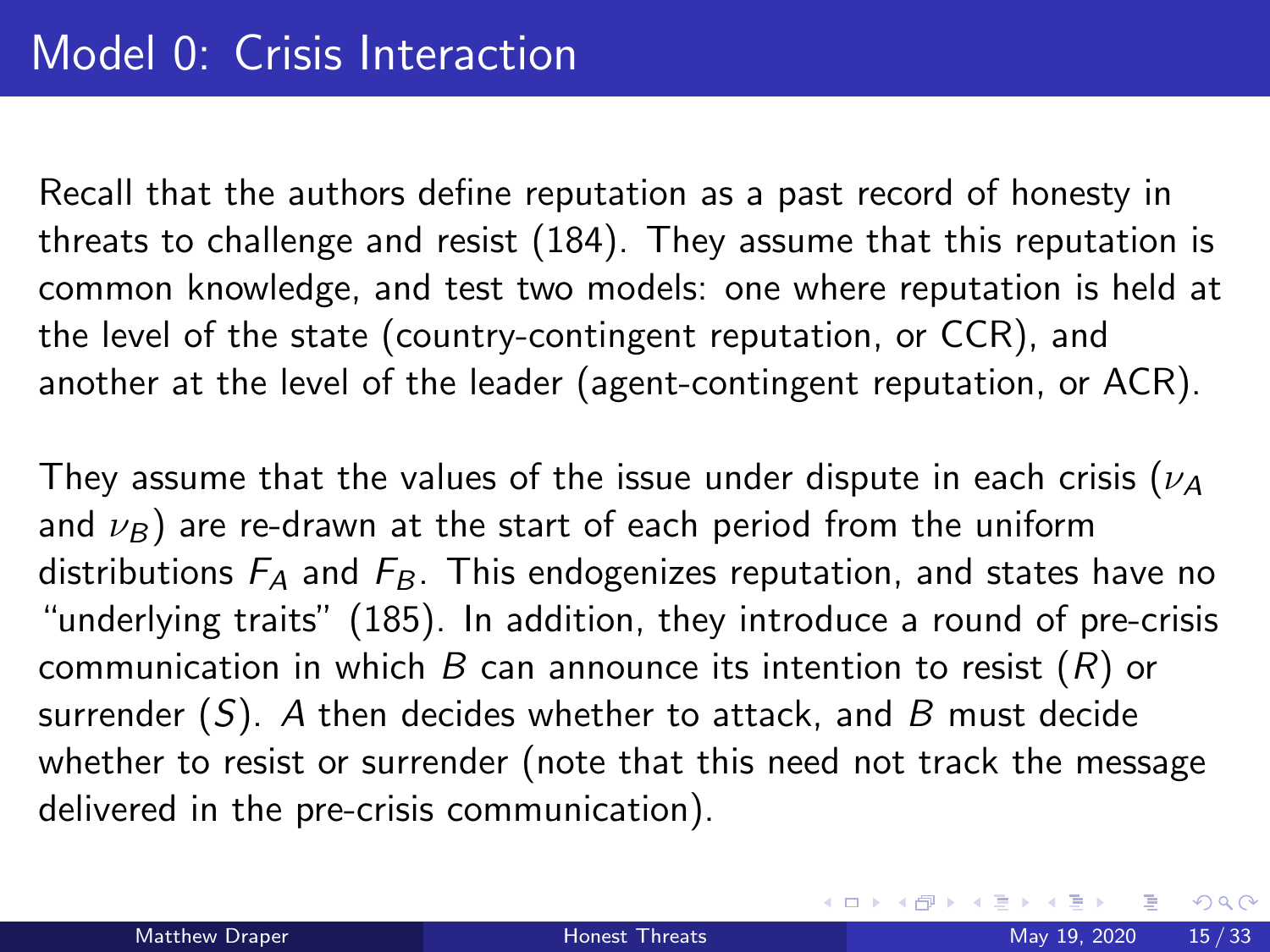Given the structure of the game, the only "history" of importance is B's reputation for honesty. Call the history of play  $h^t$ . The authors equate following through on threats to resist with an honest reputation  $(h^t \in Honest^t)$ , and having made threats that were not followed through with a dishonest reputation  $(h^t \in \mathit{Check}^t).$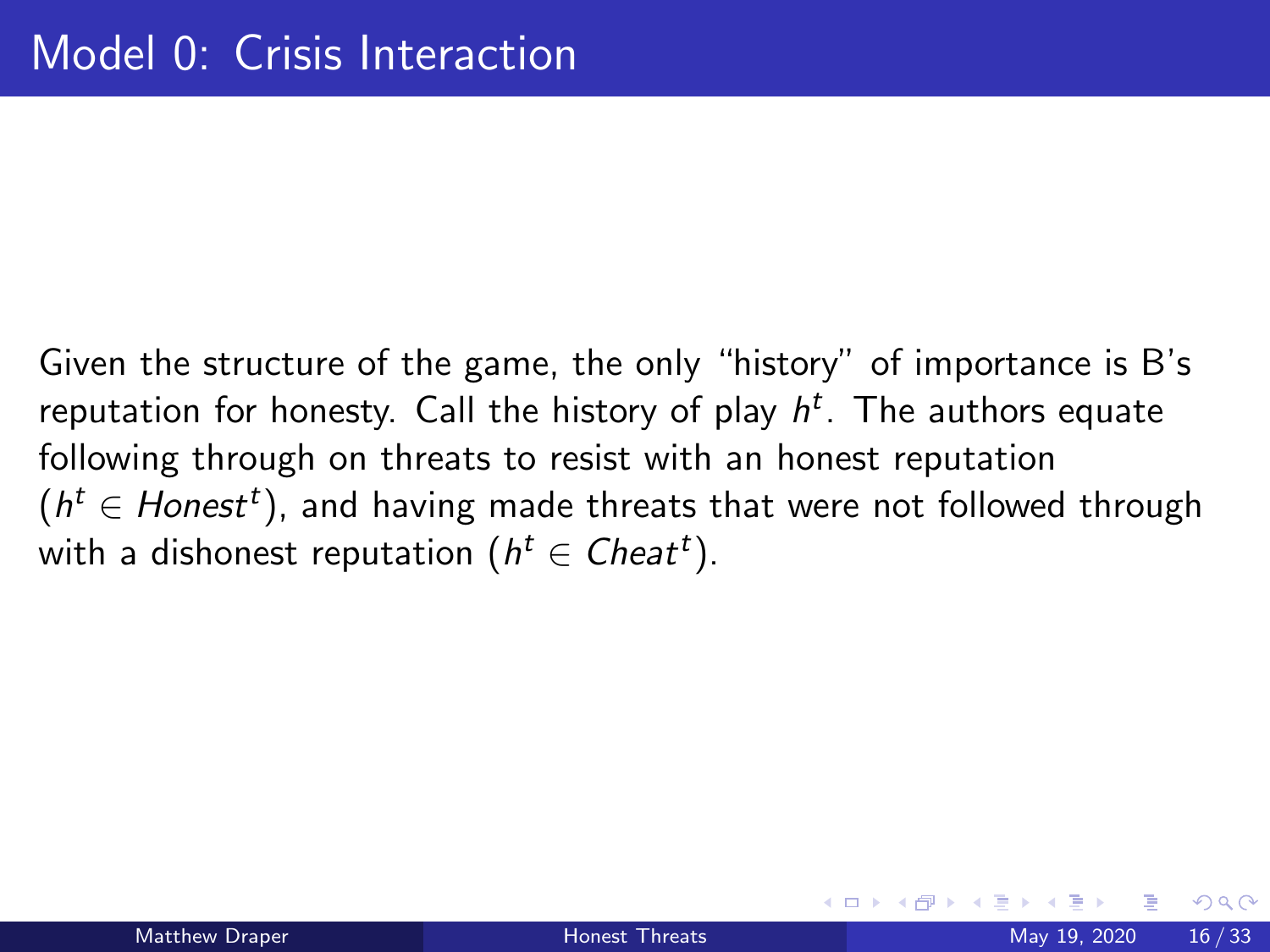In the country-contingent reputation model, if  $B$  has an honest reputation A will believe  $B$  if  $B$  claims she is prepared to fight and hence conditions her action on  $B$ 's diplomatic statements.

Let  $\alpha(R)$  represent the probability that A attacks given that B has stated that she will resist (message R). Because this is a credible threat, A will only attack if she prefers the war outcome to the status quo (i.e.  $p\nu_A - k_A \ge 0$ ), so  $\alpha(R) = Pr(\nu_A \ge \frac{k_a}{p}).$ 

If B signals surrender (message S), A will always attack  $(\alpha(S) = 1)$ . If B loses a reputation for honesty, the game collapses into the crisis interaction model (Model 0 above). Any decision by the electorate to remove the leader will be irrelevant.

 $QQQ$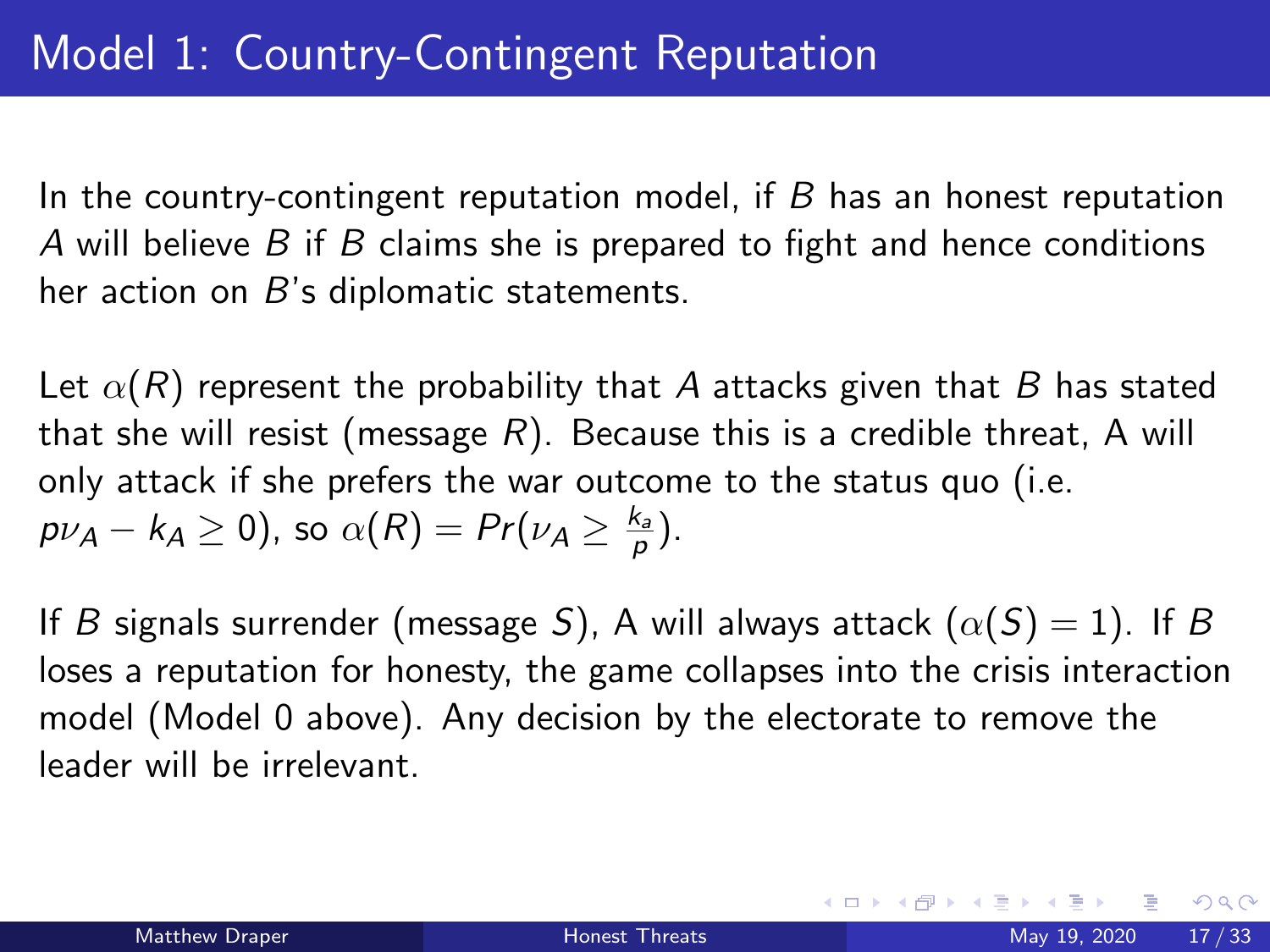Consider an infinitely repeated version of this model. To calculate B's continuation value, call  $\nu^{\ddagger}_P$  $B_B^+$  the value of  $\nu_B$  at which  $B$  will resist rather than surrender.

In a given crisis,  $B$  will concede defeat if  $\nu_B < \nu_B^\ddagger$ , which we can express as a draw from the distribution  $F_B(\nu_E^\ddagger$  $B^+_B$ ). In this case, A will attack, B will surrender and  $B$ 's payoff will be 0, but  $B$  will preserve a reputation for honesty.

つへへ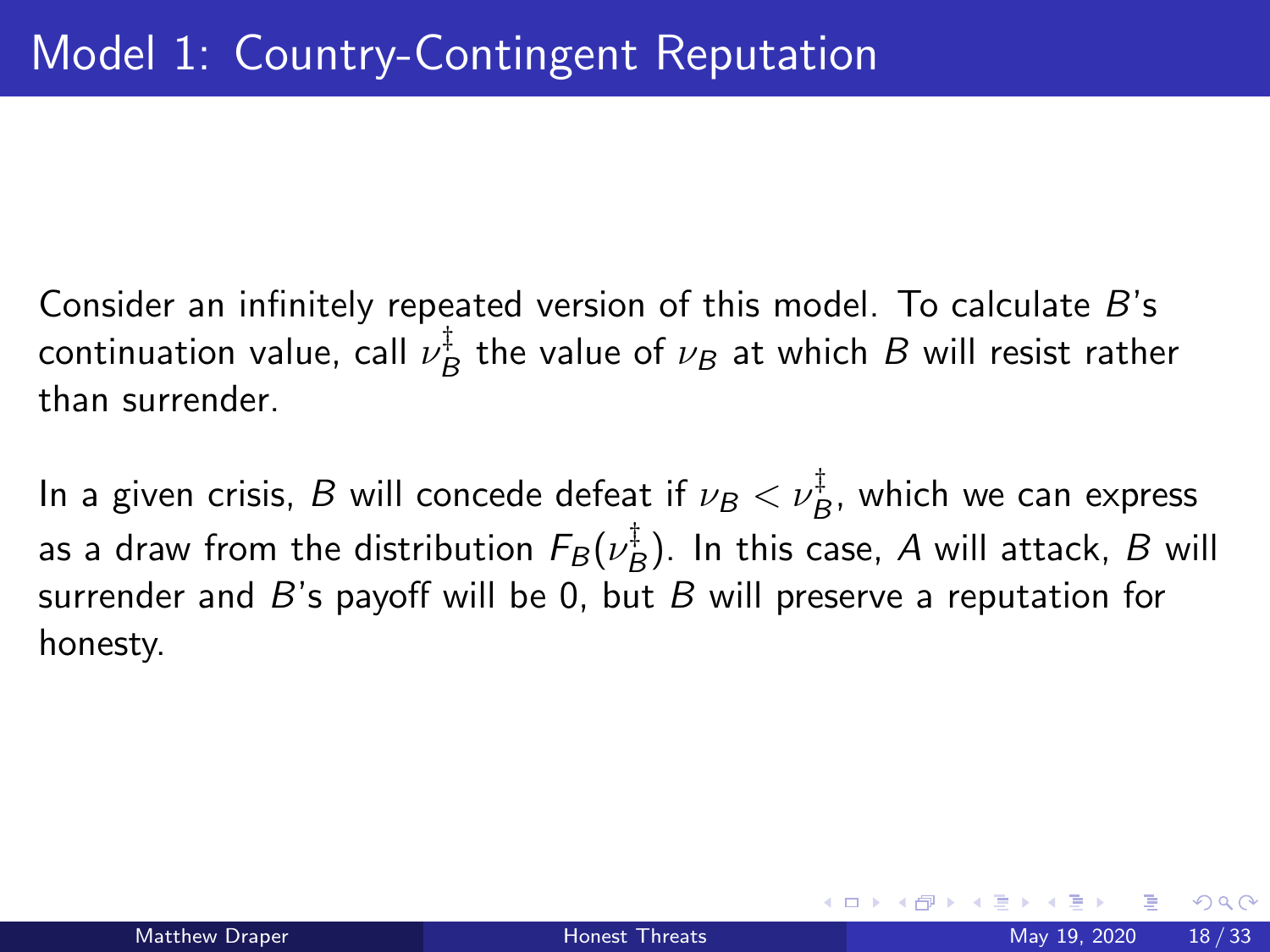With probability  $1-F_B(\nu_E^\ddagger)$  $B^{\dagger}_{B}$ ), B will value the issue enough to resist if challenged. In this case,  $B$ 's payoff will be:

$$
\alpha(R)((1-p)\nu_B-k_B)+(1-\alpha(R))\nu_B \qquad \qquad (5)
$$

where the first term corresponds to the probability of A attacking multiplied by the expected payoff of conflict, and the second term is the value of the status quo multiplied by the probability that  $A$  will not attack.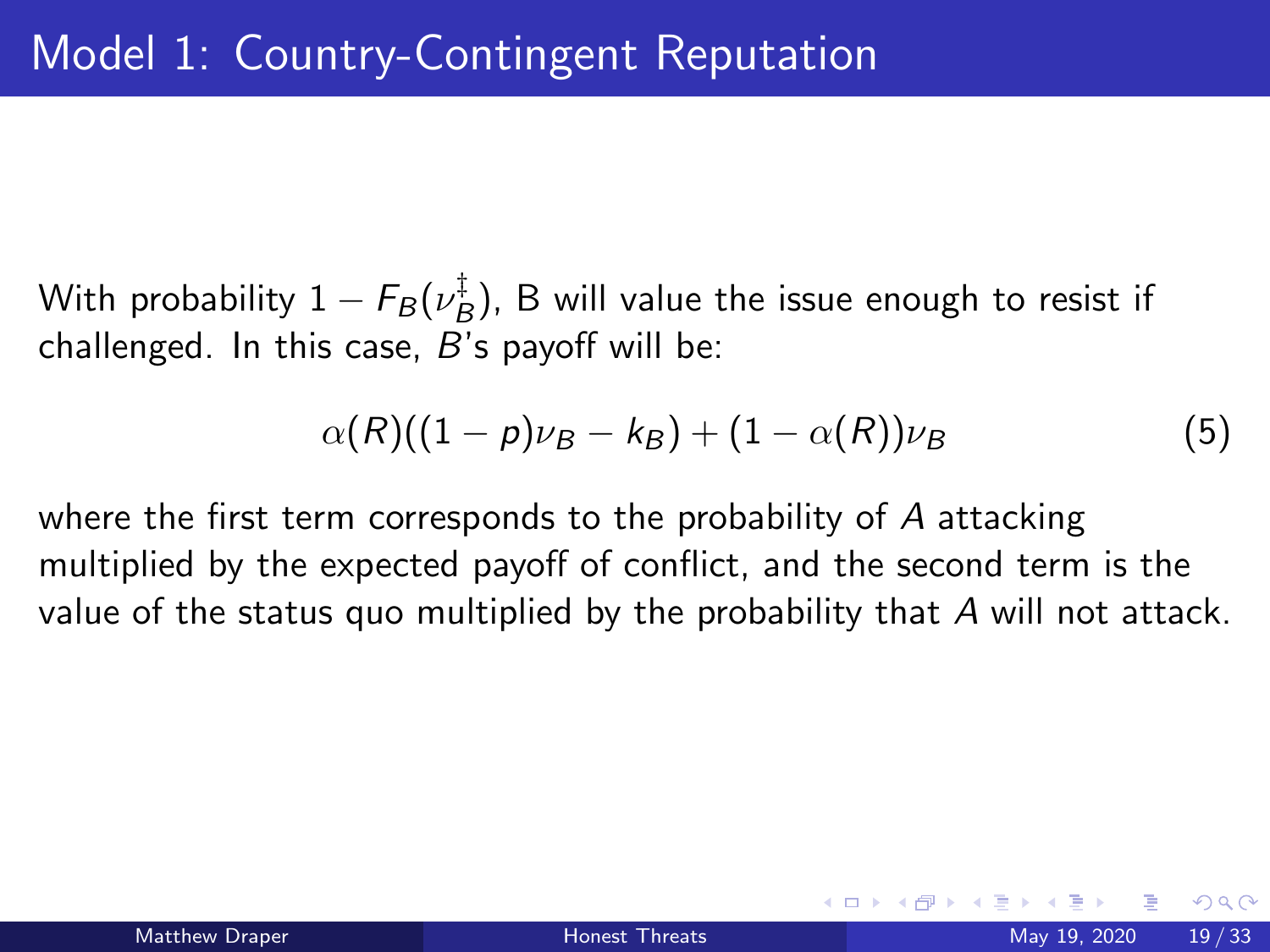A will thus only attack if she prefers war to the status quo, or  $\alpha(R) = Pr( \nu_A \geq \frac{k_A}{\rho}).$  We can now state  $B$ 's continuation value for playing H (not bluffing) on the uniform distribution as:

$$
W_h = \frac{1}{1-\delta}(1-\nu_B^{\ddagger})(\frac{1+\nu_B^{\ddagger}}{2}+\alpha(R)(-\rho\frac{1+\nu_B^{\ddagger}}{2}-k_B))
$$
 (6)

つひひ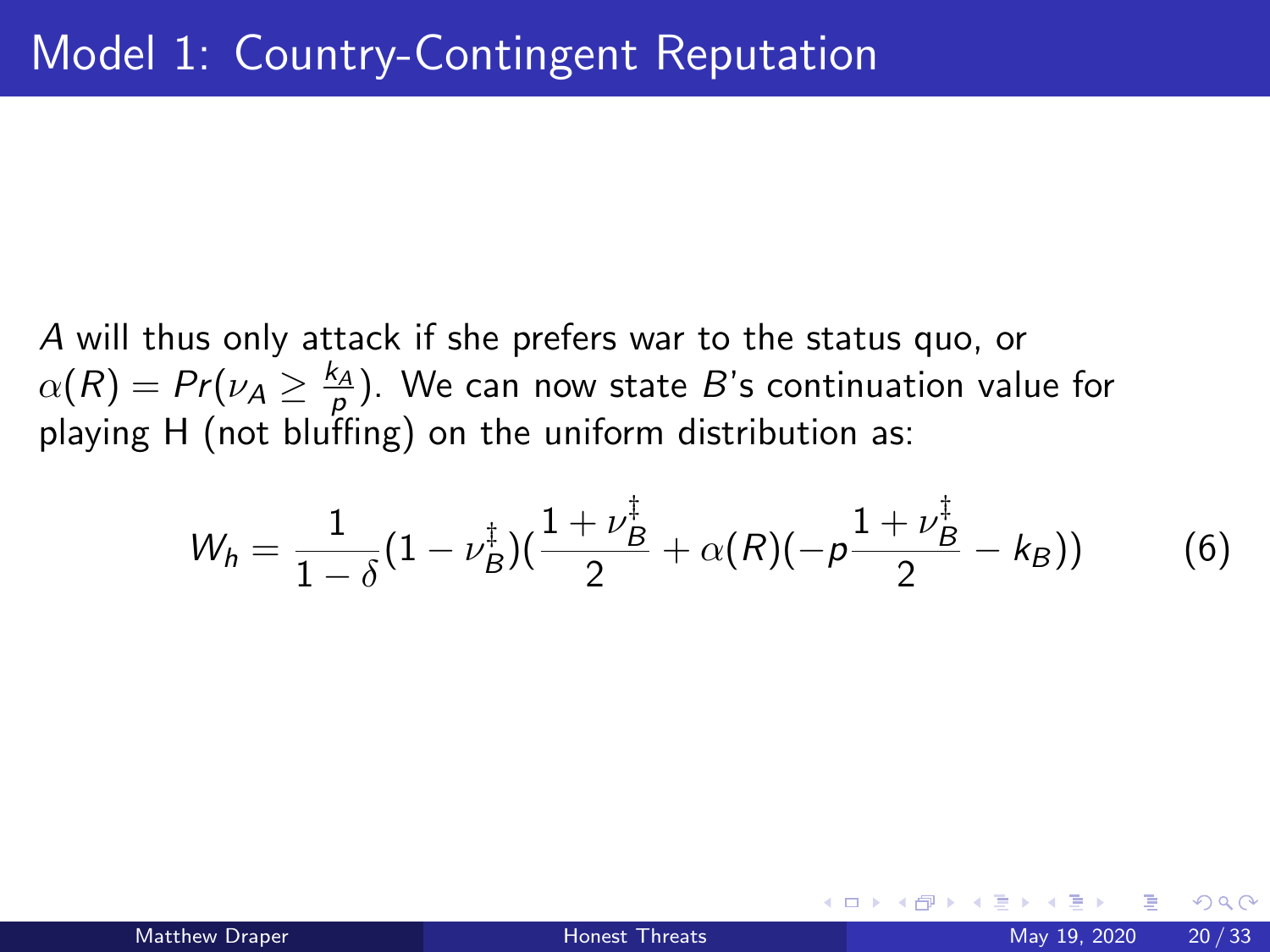Once a threat has been made, we must model the loss of reputation as a cost of not carrying it out. If a previously honest  $B$  is attacked following a declaration of intent to resist, its payoff for resisting (R) is  $(1-p)\nu_B - k_B + \delta W_h$ , where  $W_h$  is the continuation value of playing the infinitely repeated game with an honest reputation.

つへへ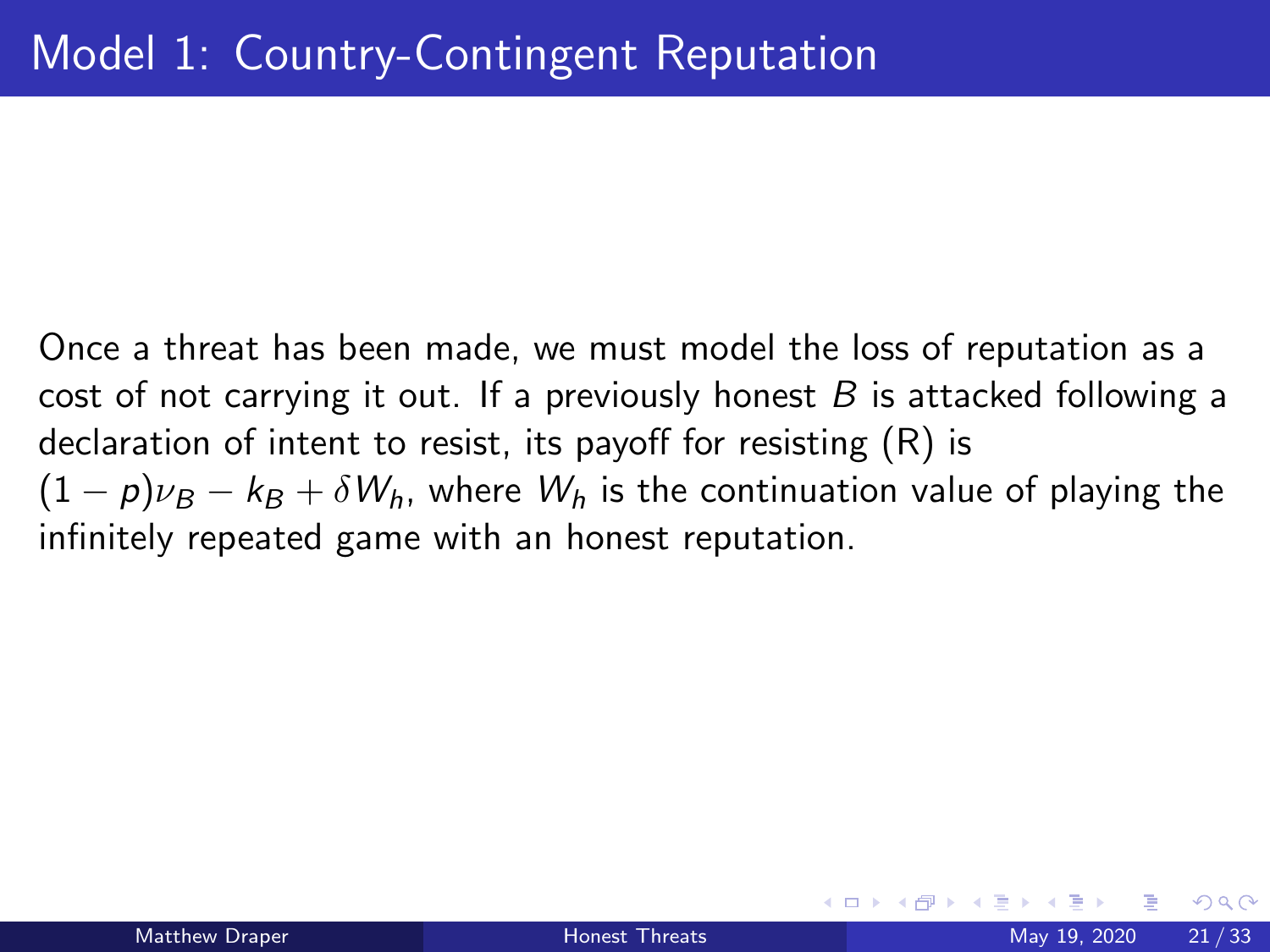If the same  $B$  were to choose to surrender  $(S)$ , its payoff would be  $0 + \delta W_c$ . We can therefore say that types valuing the current issue more than  $\hat{\nu}_B = \frac{k_B}{1-p} - \frac{\delta(W_h-W_c)}{1-p}$  $\frac{v_h - v_{cJ}}{1-p}$  will carry out their threats to resist to maintain an honest reputation. As long as  $\nu^\ddagger_B \geq \hat{\nu}_B$ , this is a perfect Bayesian equilibrium, but if not, then  $B$  cannot credibly commit to follow through on its threats. To ensure that  $\nu^\ddagger_B \geq \hat{\nu}_B$ , states must be sufficiently patient to value long-term reputation above the gains resulting from short-term defection.

つへへ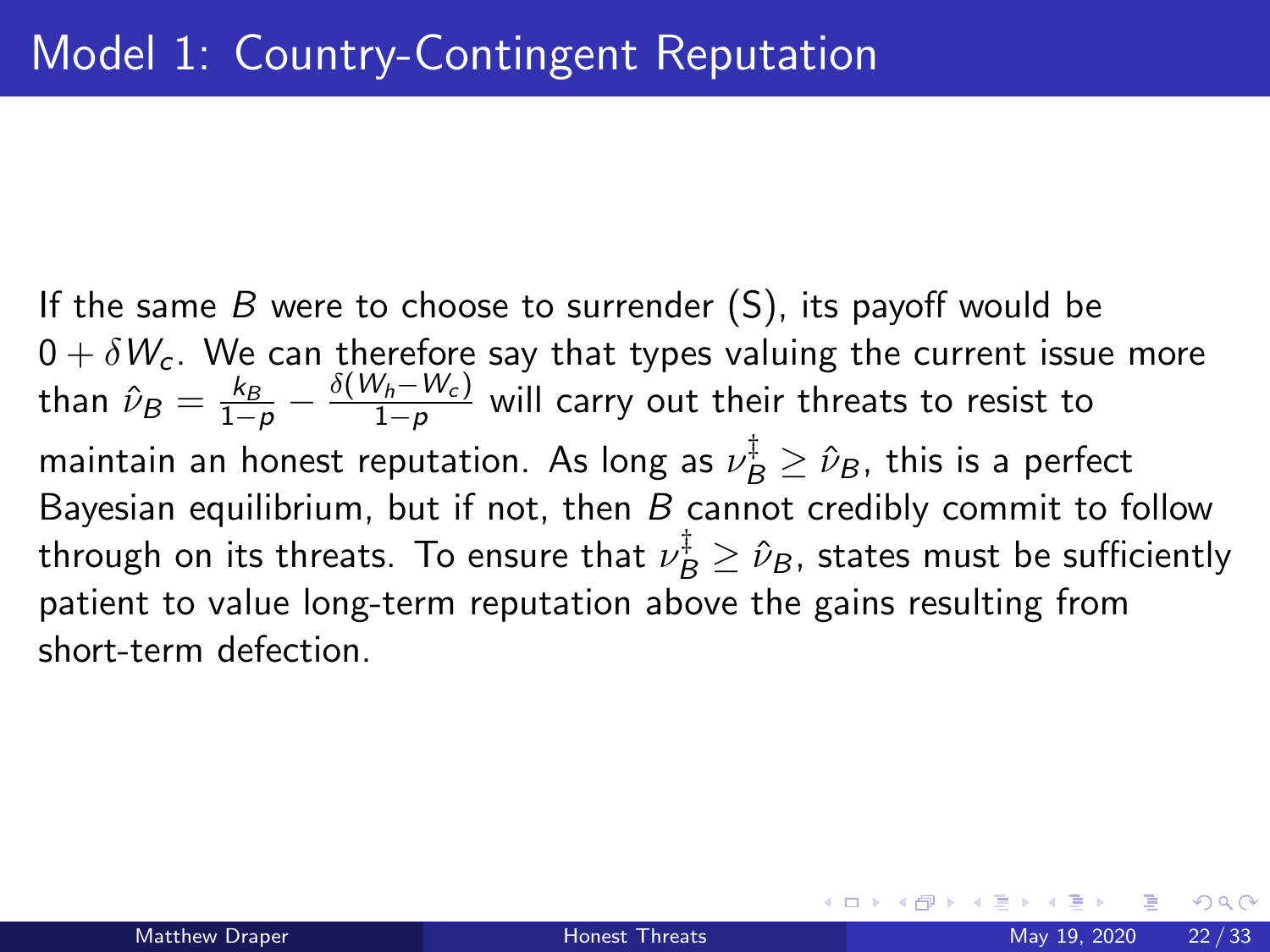Assume that reputation attaches to leaders rather than states, and that leaders enter office with a reputation for honesty (the authors say "a clean slate", but this is what it amounts to).

Assume that a state's electorate must pay some cost  $\epsilon$  to remove and replace a leader, and that leaders obtain a benefit of holding office Ψ, independent of the outcome of conflcit. As in the CCR model, if  $B$  does not have a reputation for honesty play collapses into Model 0.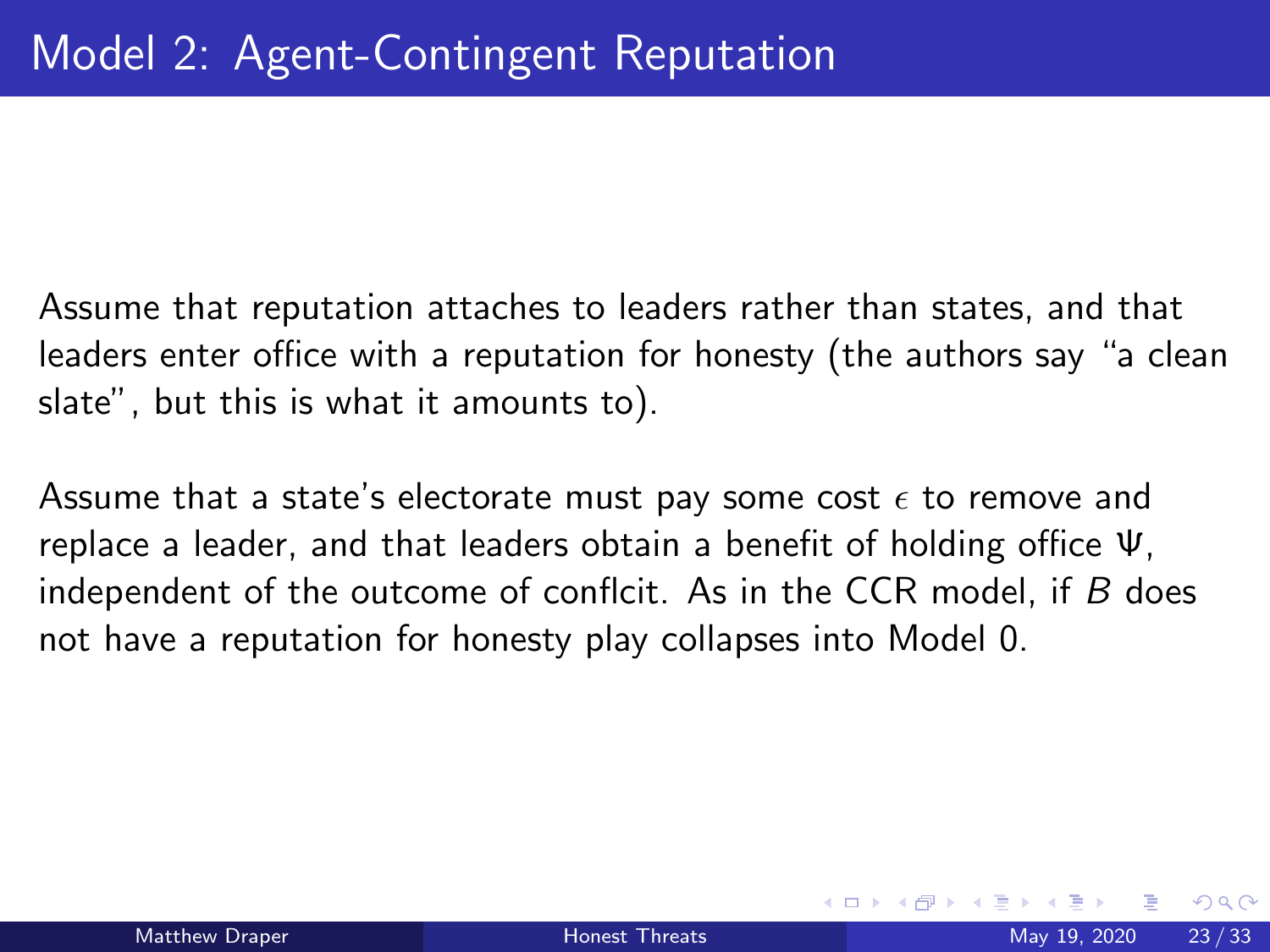However, given an honest reputation  $h^t \in H$ ones $t^t$ ,  $B$  will send the message R if and only if the issue under dispute is sufficiently valuable:  $\nu_B \geq \nu_B^\ddagger = \alpha(R) \frac{k_B}{1-p\alpha(R)}.$  A will believe threats to resist, and will only attack when it prefers war to the status quo:  $\nu_{\mathcal{A}} \geq \frac{k_{A}}{\rho}$ , implying that  $\alpha(R)=1-F_A(\frac{k_A}{p}).$ 

If B threatens to resist but is still attacked, then B's leader will choose to resist as long as  $\nu_B \geq \hat{\nu}_B = \frac{k_B}{1-\rho} - \frac{\delta \Psi}{(1-\delta)(1-\rho)}$  $\frac{\partial \Psi}{(1-\delta)(1-p)}$ . Messages sent during pre-crisis communication will be credible as long as  $\hat{\nu}_B \geq \nu_E^\ddagger$  $B^+$ 

 $QQQ$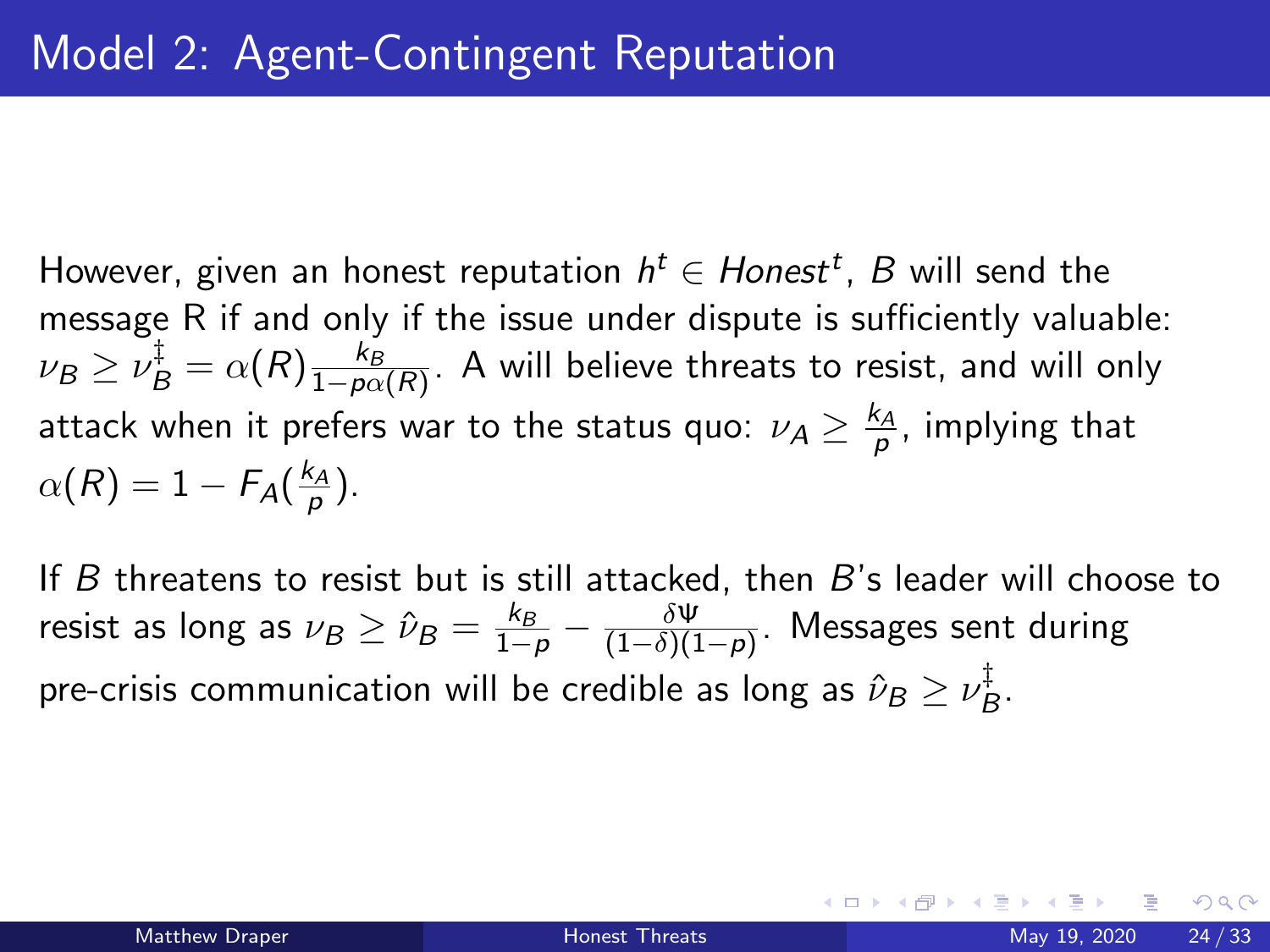This model tracks the CCR model in many ways, except that a loss of reputation by  $B$  means the loss of ability to communicate in future crises, collapsing the payoff stream to the Model 0 case. But the electorate can restore the state's reputation by replacing the leader, and the threat of this punishment off the path of play will change the leader's incentives during crisis bargaining because she fears losing her payoff of Ψ.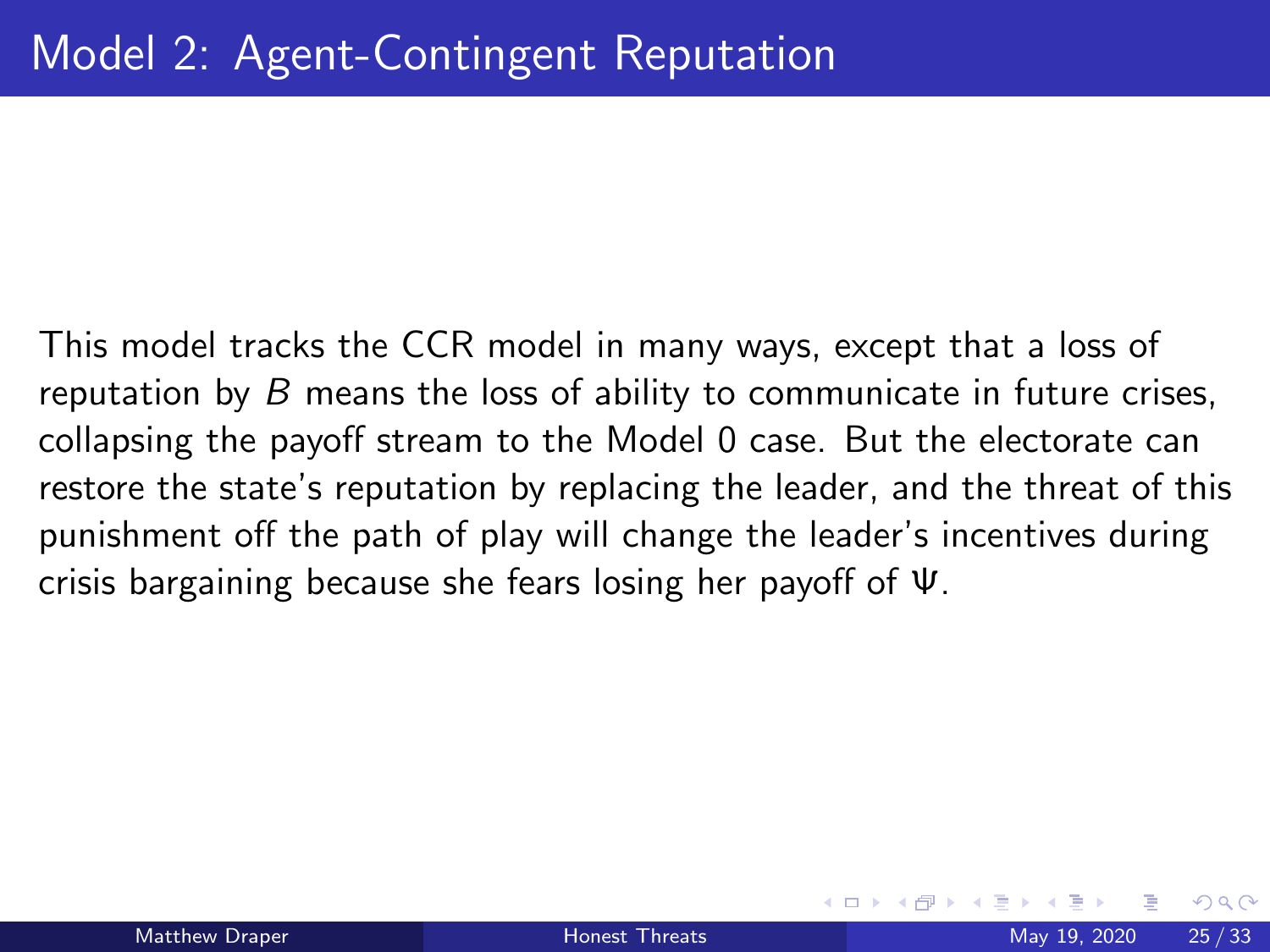As long as leaders care sufficiently about their payoffs from leadership, and the benefits of clear communication in future crises outweigh the cost to the electorate of removing a leader ( $\epsilon$ ), then we can reach perfect Bayesian equilibrium as long as:

$$
\hat{\nu_B} \ge \nu_B^{\ddagger} \tag{7}
$$

which implies:

$$
\delta \ge k_B \frac{1 - \alpha(R)}{k_B(1 - \alpha(R)) + \Psi(1 - p\alpha(R))}
$$
(8)

$$
\epsilon \leq \delta(U_{eB}(crisis|h^t \in Honest^t) - U_{eB}(crisis|h^t \in Chaat^t))
$$
 (9)

where  $U_{\varepsilon B}$  gives the utility to the electorate of playing a single crisis with an honest or dishonest leader, respectively.

 $200$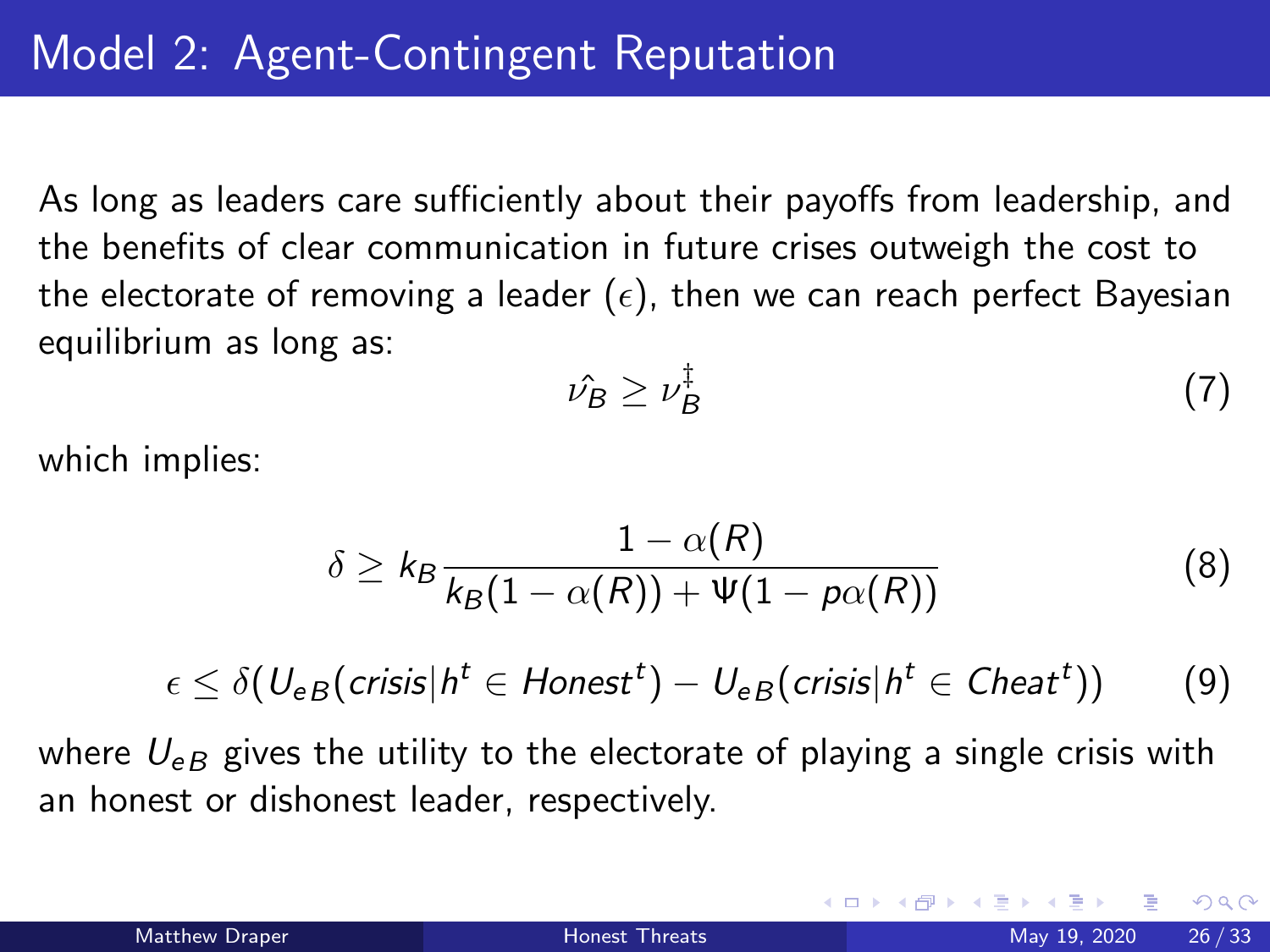Because the electorate threatens to remove leaders caught lying, the leader's incentives to honor her commitments is increased. As the value of office  $(\Psi)$  rises, more types can credibly commit to resist. Once  $\nu_B^{\ddag} \geq \frac{k_B}{1-\rho} - \frac{\delta \Psi}{(1-\delta)(1-\delta)}$  $\frac{\partial \Psi}{(1-\delta)(1-p)}$ , then all types who send message  $R$  subsequently resist. With a high value of Ψ, even relatively impatient leaders can credibly commit to action.

つひい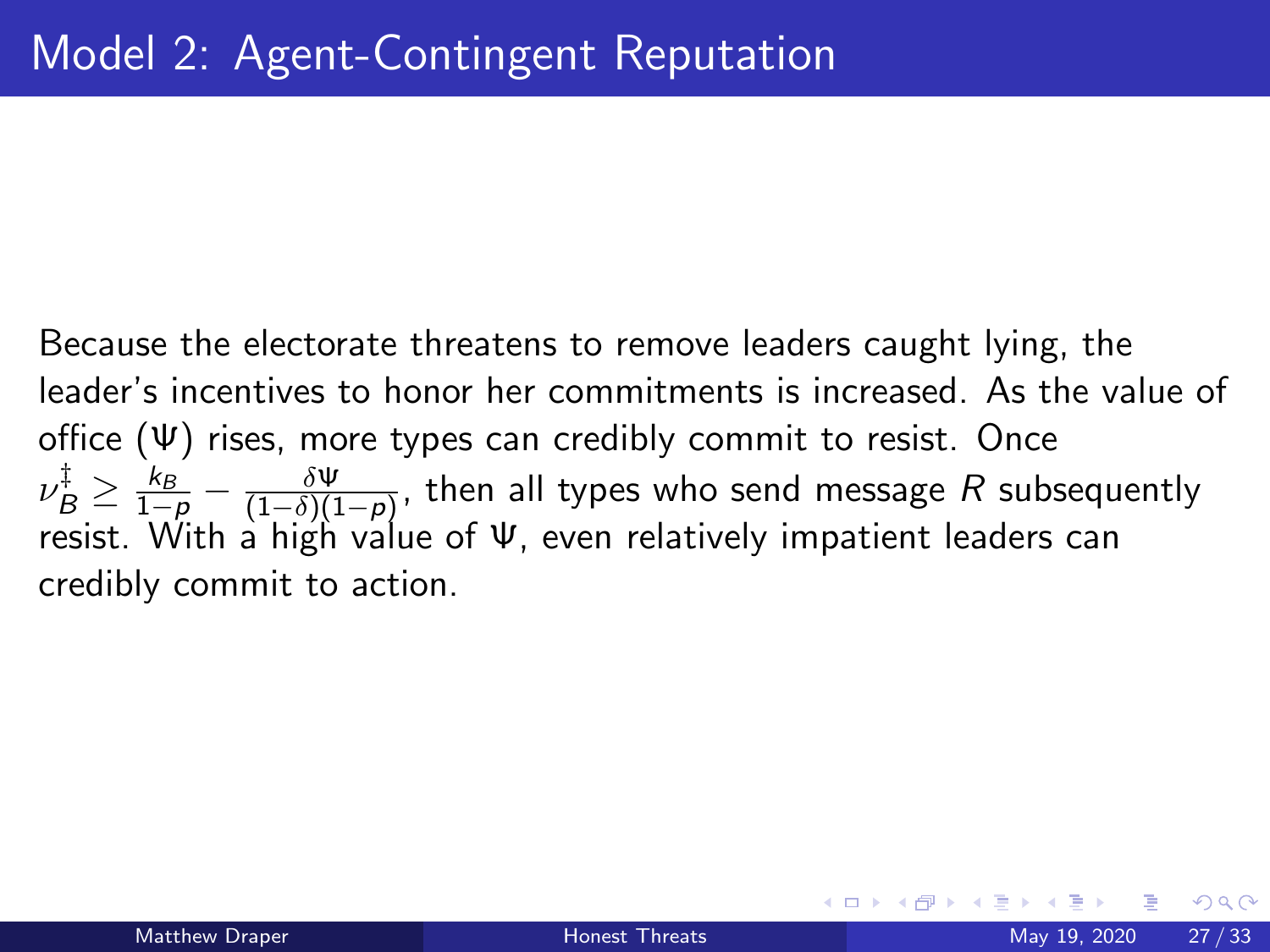### Model 2: Agent-Contingent Reputation



Figure 3: The Minimum Discount Factor to Ensure Fully Credible Foreign Policy Statements under the Country-Contingent Reputation and the Agent-Contingent **Reputation Strategies** 

NOTE: Parameters:  $k_A = 0.2$ ,  $k_B = 0.2$ ,  $p = .5$  and  $v_A$  and  $v_B$  uniformly distributed over the unit interval.

4 D F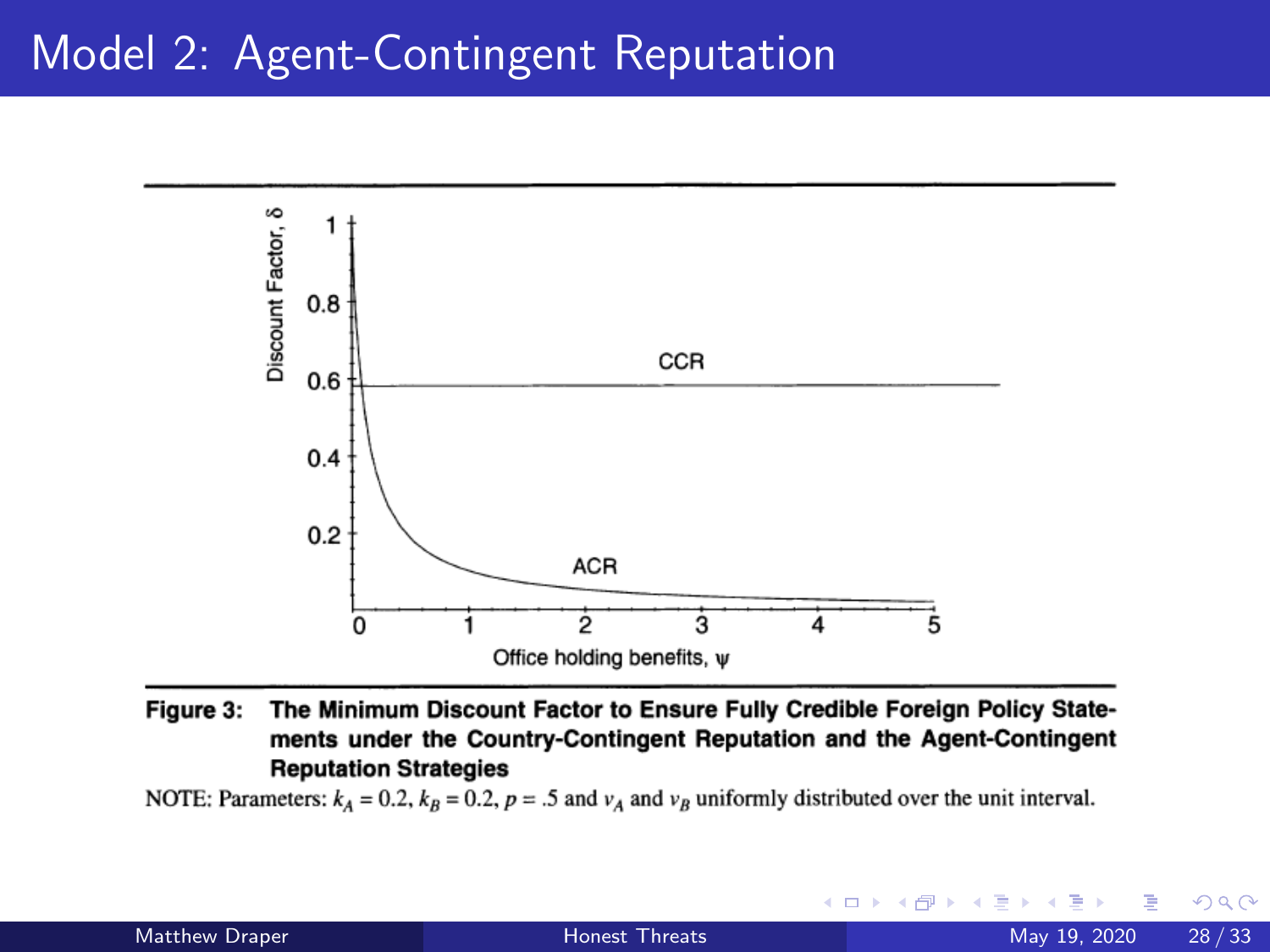The authors interpret both models as showing that diplomacy should be more effective than realists had supposed. In contrast with models where reputation is based on resolve, in these models states with a reputation for honesty will seek to protect it by avoiding commitments when they place little value on the issue under dispute (193). They claim that these models "resolve the paradox in Fearon's audience costs model as to why the domestic audience would ex-post punish a leader caught bluffing (194).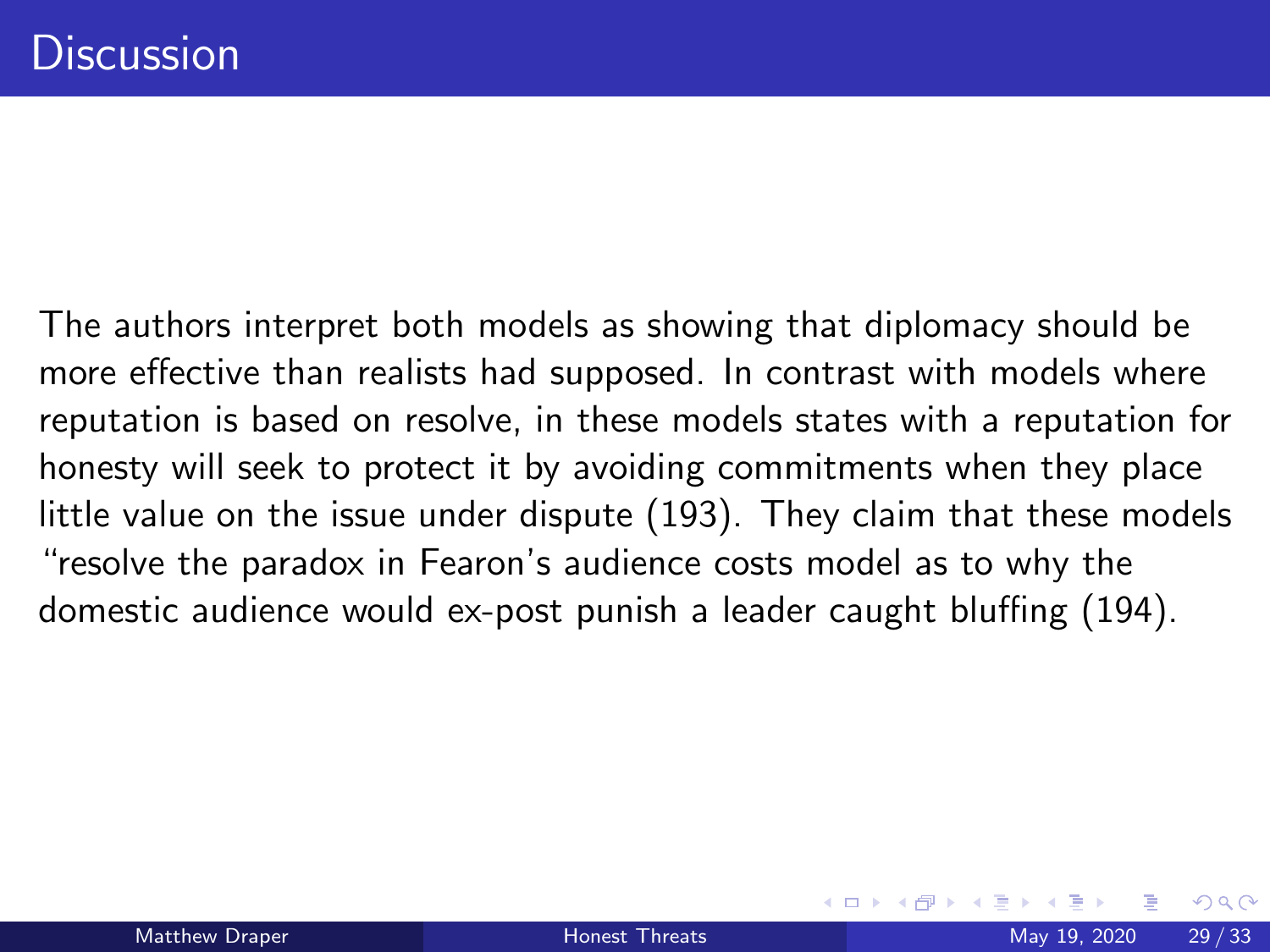They derive four major testable implications:

- **1** Provided that leaders care about office holding, the foreign policy statements cally accountable leaders are credible under a wider range of conditions than the tions of their autocratic counterparts.
- **2** Domestically accountable leaders are more likely to carry out any threats they make and hence are more careful to avoid making threats they are not prepared to carry out.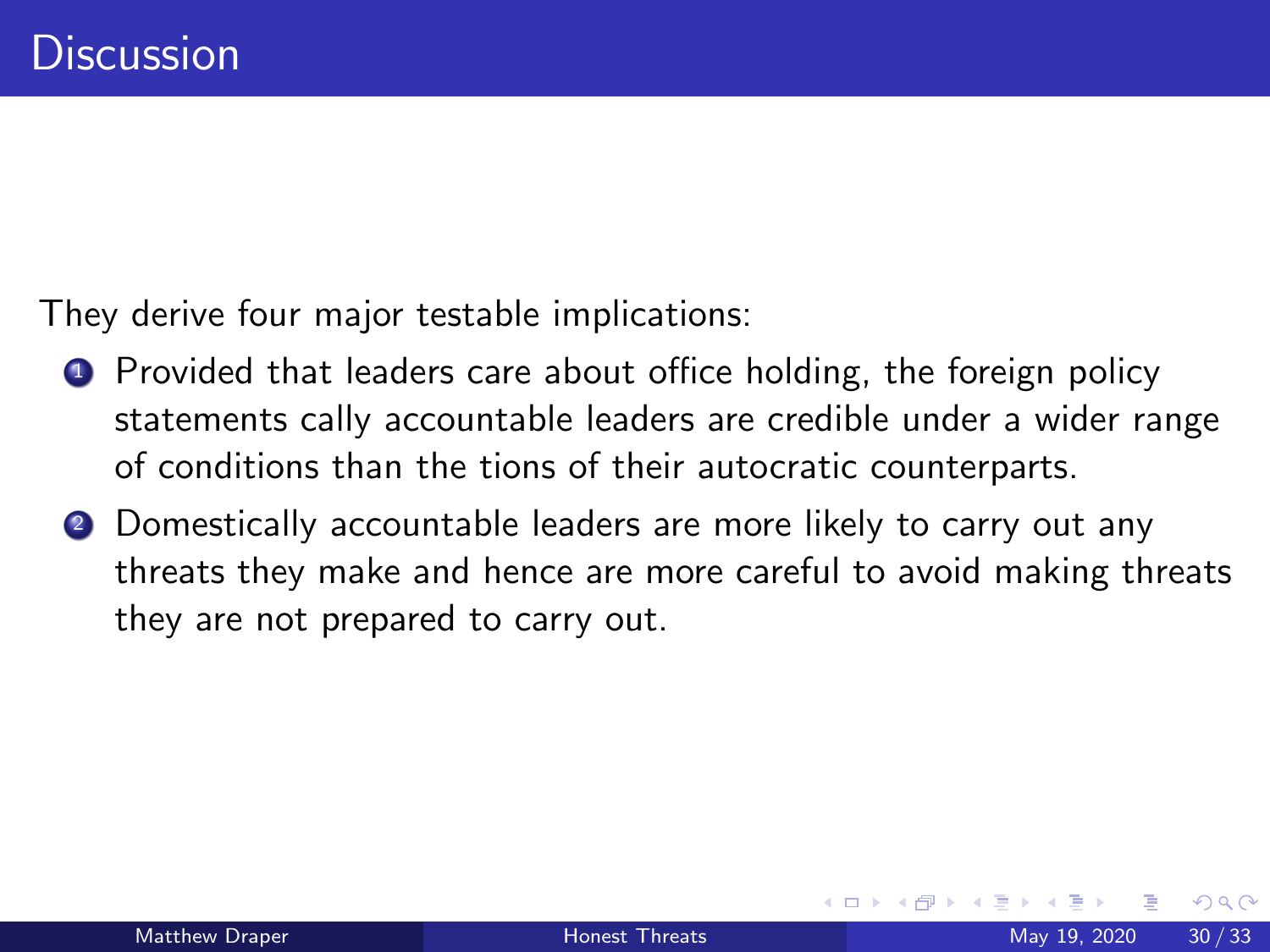- **1** The arena in which diplomatic communications take place depends on domestic accountability. Domestically accountable leaders use the public forum of press conferences, international summits, and direct public addresses to signal commitment policy. In contrast, public communiques by autocrats are unnecessary.
- **2** In general, the domestic accountability of democratic leaders means that they can more reliably signal their intentions, resulting in democracies being attacked less frequently, participating in fewer unnecessary wars, and benefiting from shorter negotiated settlements.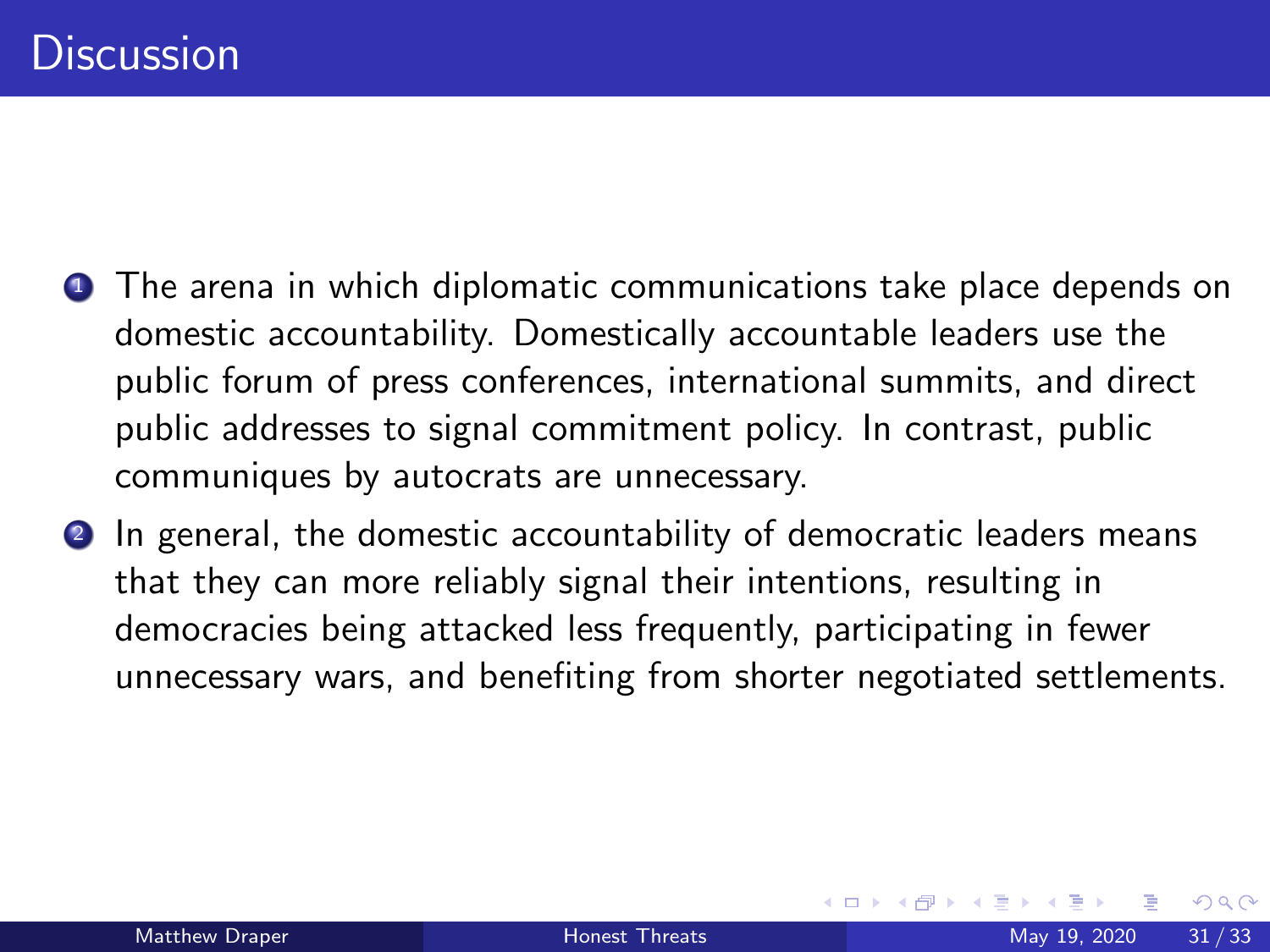Guisinger and Smith are certain that lies undermine reputation. I am not so sure. It seems to me that it is a reputation for lying that undermines reputation, not lies themselves. If Guisinger and Smith are right, then Machiavelli is wrong to urge leaders to cultivate a reputation for virtue but to take the ruthless actions necessary to benefit the state. While the model itself can accommodate this interpretation, the authors' substantive interpretation of it on the basis of diplomats' memoirs is questionable—leaders could have been lying their faces off even as they insisted on the importance of an honest reputation.